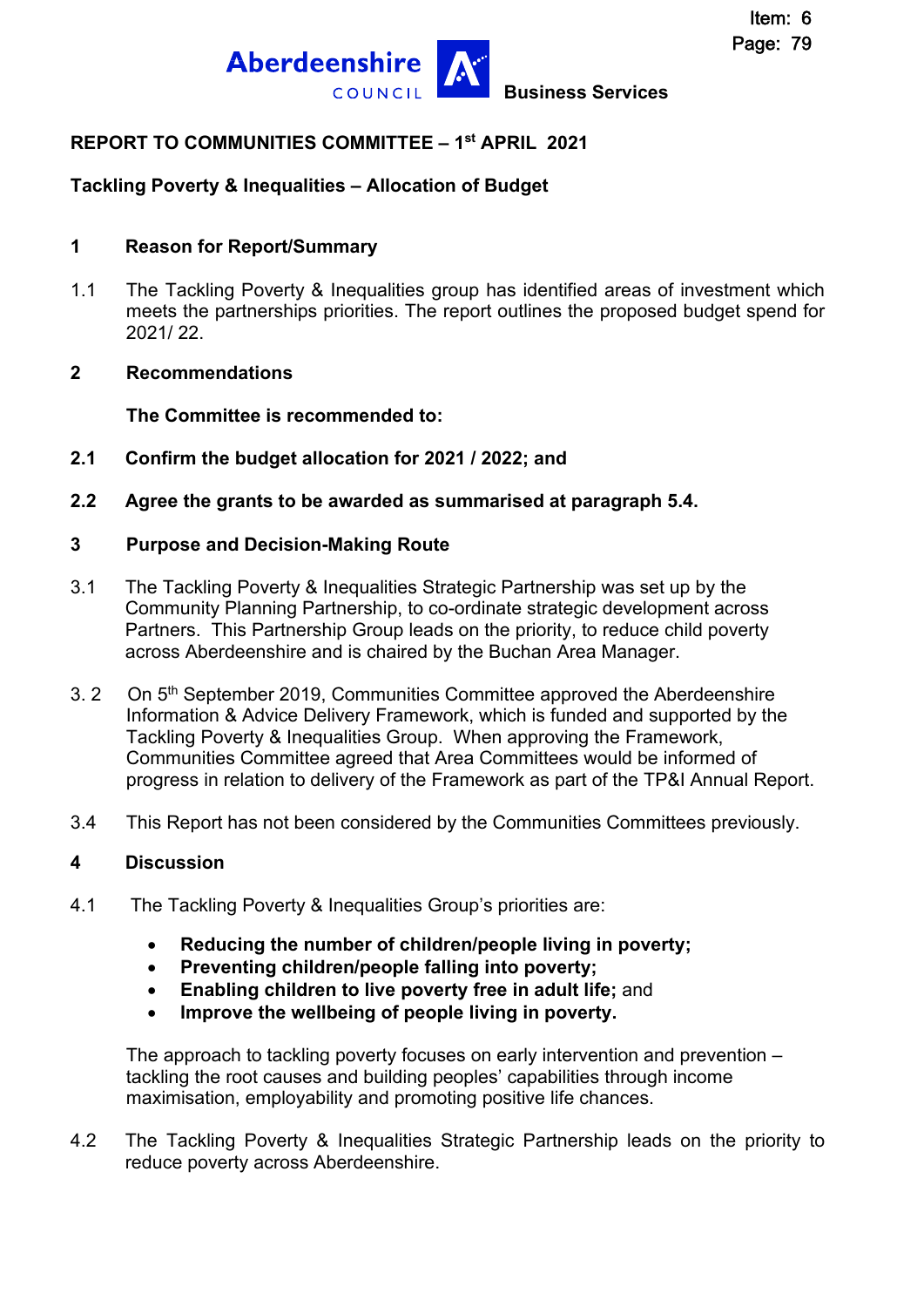4.3 The Tackling Poverty & Inequalities Strategic Partnership annually undertakes a review of priorities and outcomes and identifies improvement areas. The impact of Covid19 has resulted in the priorities being reviewed and areas of development have been informed by the work highlighted in the report Towards a Fairer Aberdeenshire 2020, which has previously been presented to this Committee. The proposed budget and projects which will deliver on the priorities and outcomes is outlined in appendix 2.

# **5 Council Priorities, Implications and Risk**

5.1 The work and outcomes delivered through the Tackling Poverty & Inequalities partnership helps delivery the council priorities:

| Pillar                 | <b>Priority</b>              |
|------------------------|------------------------------|
| Our People             | Health & Wellbeing           |
| <b>Our Environment</b> | <b>Resilient Communities</b> |
| Our Economy            | Economy & Enterprise         |

It also reflects the underpinning principle of tackling poverty and inequalities.

- 5.2 The activities and outcomes delivered through the Tackling Poverty & Inequalities partnership, helps deliver against the Child Poverty Action Plan, Local Outcomes Improvement Plan, Aberdeenshire Children's' Services Plan and links with a range of strategies including Criminal Justice, Housing, Transport and Economic Development.
- 5.3 The table below shows whether risks and implications apply if the recommendations are agreed.

| <b>Subject</b>           | <b>Yes</b> | <b>No</b> | N/A |
|--------------------------|------------|-----------|-----|
| Financial                | X          |           |     |
| Staffing                 | X          |           |     |
| <b>Equalities</b>        | X          |           |     |
| <b>Fairer Scotland</b>   | X          |           |     |
| Duty                     |            |           |     |
| <b>Town Centre First</b> |            | x         |     |
| Sustainability           |            | x         |     |
| Children and             | X          |           |     |
| Young People's           |            |           |     |
| <b>Rights and</b>        |            |           |     |
| Wellbeing                |            |           |     |

5.4 The financial implications are identified in Appendix 2. The Fairer Aberdeenshire Fund for the period April 2021-March 2022 is £1,048,000 and proposed allocation is: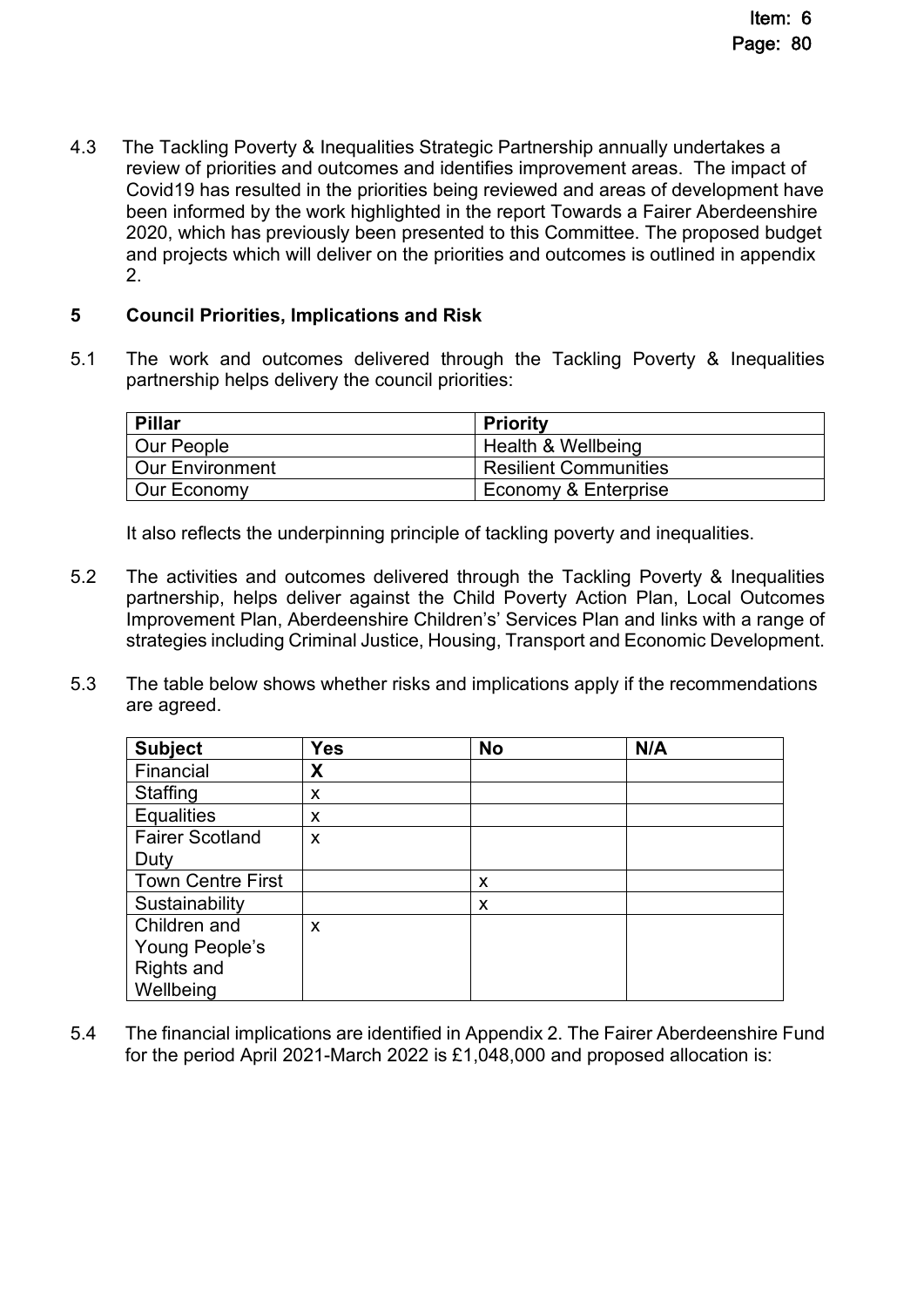| <b>Project/Activity</b>                             | <b>Proposed Allocation</b> |
|-----------------------------------------------------|----------------------------|
| <b>Homestart</b>                                    | £30,000                    |
| <b>Aberdeenshire Sailing Trust</b>                  | £8,190                     |
| <b>Garioch Community Kitchen</b>                    | £20,000                    |
| <b>Eat Well for Less Parent &amp; Child Cooking</b> |                            |
| program                                             |                            |
| Young people's project.                             |                            |
| <b>Peoples First</b>                                | £15,750                    |
| <b>Kincardine &amp; Mearns CAB</b>                  | £13,585                    |
| <b>Partnership project with Homestart</b>           |                            |
| <b>Kincardine</b>                                   |                            |
| <b>Barnardo's Works</b>                             | £26,900                    |
| <b>Gordon Rural Action</b>                          | £22,180                    |
| <b>Huntly Community Hub</b>                         |                            |
| <b>Aberdeen Foyer</b>                               | £83,874                    |
| <b>Peterhead &amp; Fraserburgh Community Hub</b>    |                            |
| <b>Quarriers</b>                                    | £14,652                    |
| <b>Aberdeenshire North Foodbank</b>                 | £12,100                    |
| <b>Fraserburgh Foodbank</b>                         |                            |
| <b>Buchan Dial a Community Bus</b>                  | £35,436                    |
| Aberdeenshire Council Information & Advice          | £549,000                   |
| framework                                           |                            |
| <b>CAB</b> contract                                 |                            |
| <b>Specialist staff</b>                             |                            |
| <b>Aberdeenshire Council</b>                        | £100,000                   |
| Tackling Poverty & Inequalities staff costs         |                            |
| 1 full time TP&I Coordinator                        |                            |
| 1 full time TP&I Project Officer                    |                            |
| <b>Aberdeenshire Council CLD</b>                    | £40,000                    |
| <b>Community Connect - Banff &amp; Macduff</b>      |                            |
| Aberdeenshire Council                               | £50,000                    |
| Local Voices - Lived Experience project             |                            |
| <b>TOTAL</b>                                        | £1,021,667                 |

- 5.5 There are staffing implications. It is proposed to recruit a Tackling Poverty & Inequalities Project Officer to support the work of the Strategic Partnership. This post replaces the vacant Administrative Assistant post and results in an increased staffing cost of £5,000. It is also proposed to retain the Child Poverty & Engagement Worker, employed as part of the Local Voices – Lived Experience project for a further year. The staffing element of this is approximately £31,900 including oncosts. Through matched ESF funding it has been possible to secure additional specialist workers that will be hosted by partners and other services within the council including Housing and a third sector organisation that focuses on supporting marginalised groups such as Gypsy Travellers and LGBTQ+.
- 5.6 An Equality Impact Assessment has been carried out and is outlined in Appendix 1. The work which is delivered and monitored through the Tackling Poverty & Inequalities Strategic Group, to maximise income and improve employability for people on a low income, can reduce inequalities of outcome caused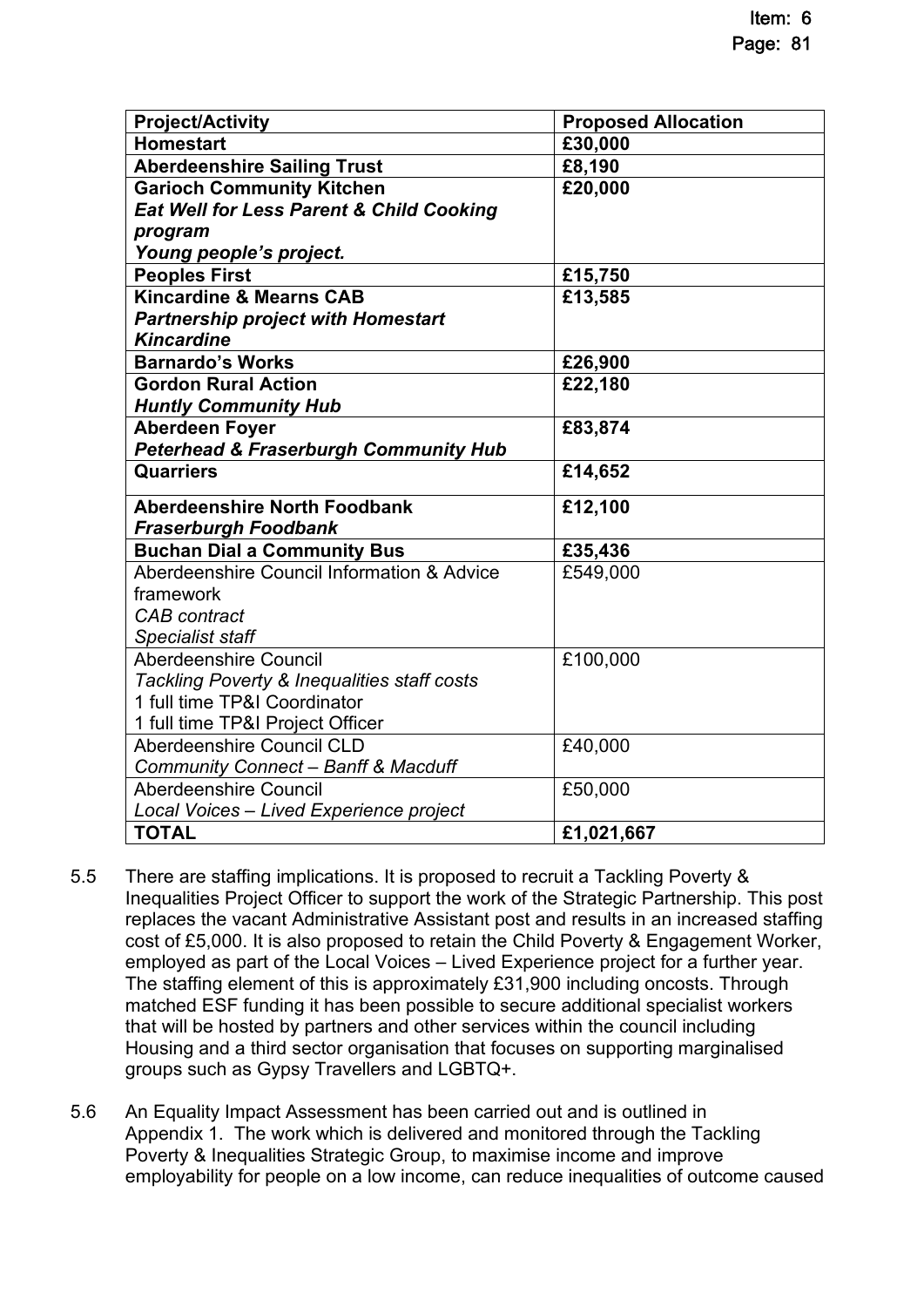by socio economic disadvantage, which helps meet our aims under the Fairer Scotland Duty.

The following positive impacts have been highlighted –

- Increased household income for those living in poverty and at highest risk of poverty;
- Improved social mobility and engagement with employment market in Aberdeenshire;
- Improved employment conditions and household income for those experiencing in-work poverty;
- Improved health and well-being and educational attainment;
- Reduced unintended inequalities caused by service commissioning;
- Action is likely to contribute to children and young people living a poverty free life in adulthood.
- 5.7 The children and young peoples' rights and wellbeing implications are likely to close the inequalities gap and support improved quality of life, which may contribute to children and young people living a poverty free life in adulthood.
- 5.8 It is anticipated that some of the ambitions set out in the Child Poverty Action Plan can be met from within existing resources, where changes to the way in which services are delivered, can be made at no additional cost to Partner organisations. In addition, Scottish Government's Delivery Plan *Every Child, Every Chance* highlights a range of funding opportunities which will come onstream during the life of the Plan. Opportunities to access these funding streams will be explored as appropriate.
- 5.9 There are no Directorate risks identified, however as a result of the complex nature of Poverty & Inequalities, the following risk has been identified, as relevant to this matter on a Corporate Level: ACORP007 – Social Risks, changes in population Poverty & Social Inequality *[Corporate Risk Register.](https://www.aberdeenshire.gov.uk/media/24689/aberdeenshirecorporaterisks.pdf)*  <https://www.aberdeenshire.gov.uk/media/23596/20181128-directorate-risks.pdf>

## **6 Scheme of Governance**

- 6.1 The Head of Finance and Monitoring Officer within Business Services have been consulted in the preparation of this Report and their comments are incorporated within the Report and are satisfied that the Report complies with the [Scheme of](https://aberdeenshire.sharepoint.com/sites/Arcadia/services/Pages/Business%20Services/Legal%20and%20Governance/Governance/Scheme-of-Governance-.aspx)  [Governance](https://aberdeenshire.sharepoint.com/sites/Arcadia/services/Pages/Business%20Services/Legal%20and%20Governance/Governance/Scheme-of-Governance-.aspx) and relevant legislation.
- 6.2 The Committee is able to consider this item in terms of Sections D 3.5 of Part 2A of the List of Committee Powers in the Scheme of Governance, as it relates to the Committees' powers to approve the award of grants to external bodies in accordance with Financial Regulations.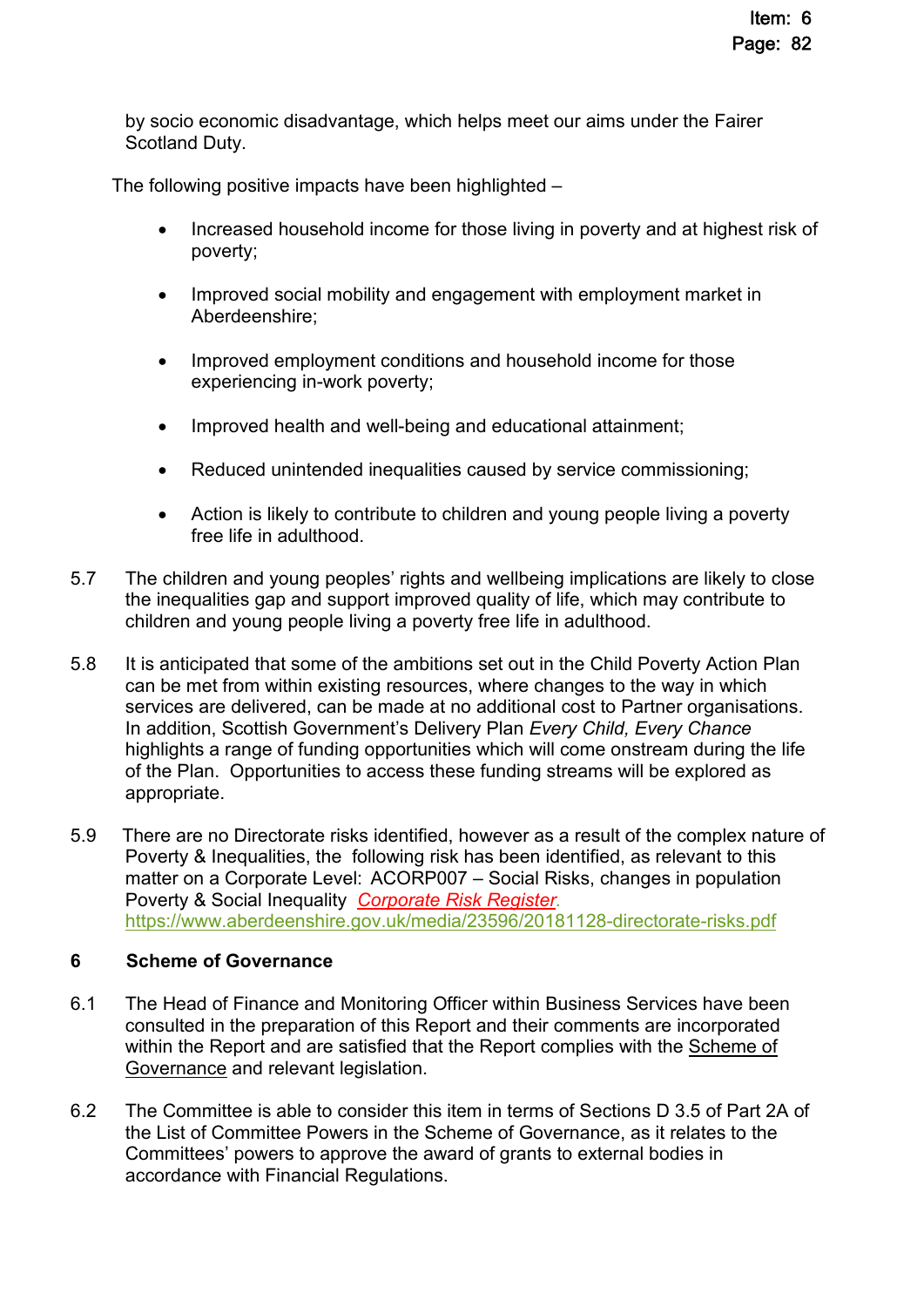# **Ritchie Johnson Director of Business Services**

Report prepared by Annette Johnston, Tackling Poverty & Inequalities Coordinator 1 st March 2021

# **List of Appendices** *–*

Appendix 1 – EIA Appendix 2 – Allocation of the Fairer Aberdeenshire Fund.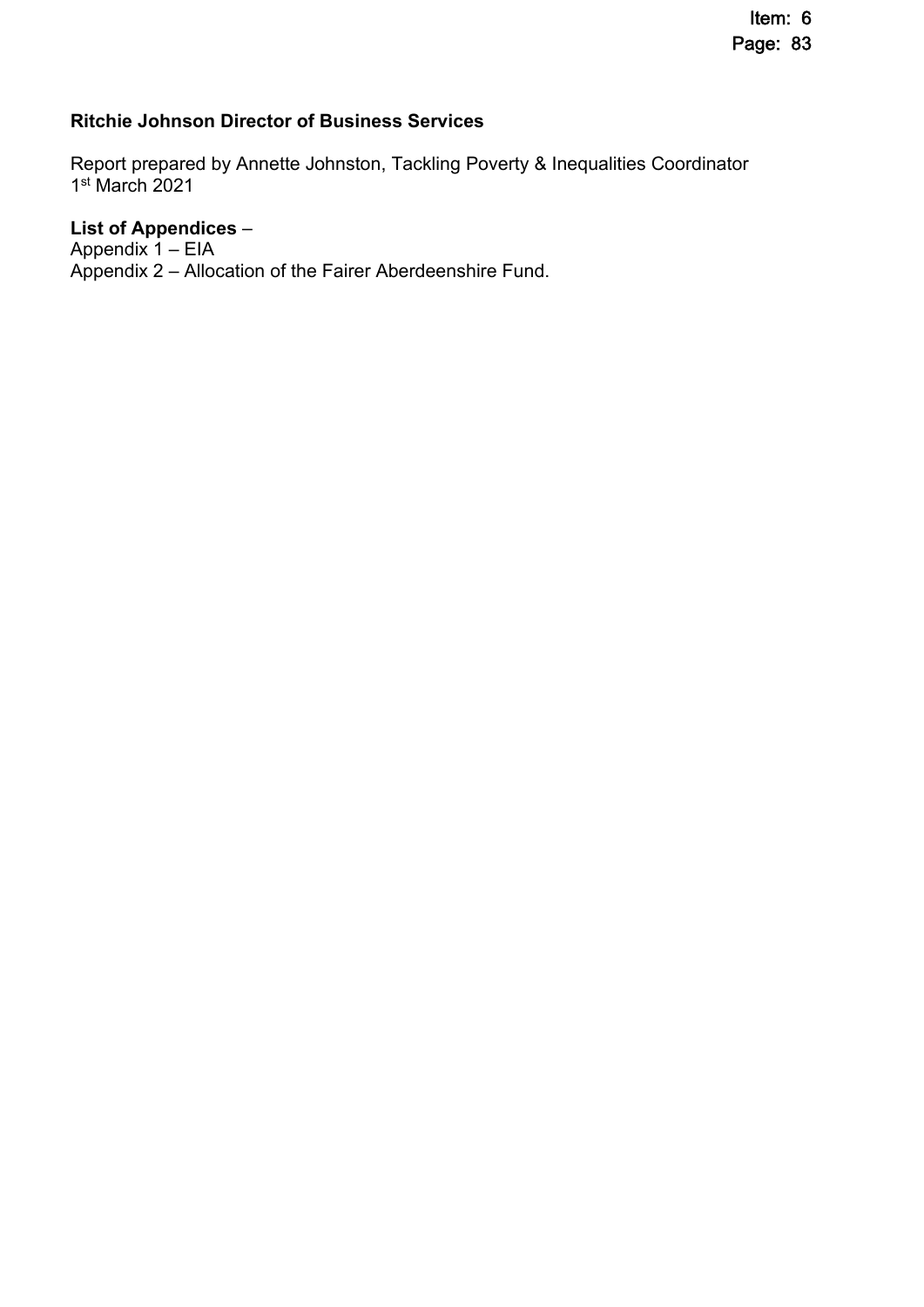APPENDIX 1



# EQUALITY IMPACT ASSESSMENT

| <b>EIA Version</b> | Date     | Author     | <b>Changes</b> |
|--------------------|----------|------------|----------------|
| Version1           | 1/3/2021 | A Johnston |                |

| Stage 1: Title and aims of the activity ("activity" is an umbrella term covering policies,<br>procedures, guidance, and decisions including those that affect services the council delivers). |                                                                                                                                                                                                                              |  |
|-----------------------------------------------------------------------------------------------------------------------------------------------------------------------------------------------|------------------------------------------------------------------------------------------------------------------------------------------------------------------------------------------------------------------------------|--|
| Service                                                                                                                                                                                       | <b>Business Services</b>                                                                                                                                                                                                     |  |
| Section                                                                                                                                                                                       | Tackling Poverty & Inequalities                                                                                                                                                                                              |  |
| Title of the activity etc.                                                                                                                                                                    | Tackling Poverty & Inequalities Progress Report                                                                                                                                                                              |  |
| Aims and desired<br>outcomes of the<br>activity                                                                                                                                               | Reducing the number of children/people living in poverty.<br>Preventing children/people falling into poverty.<br>Enabling children to live poverty free in adult life.<br>Improve the wellbeing of people living in poverty. |  |
| Author(s) $<$ Title(s)                                                                                                                                                                        | Annette Johnston<br>Tackling Poverty & Inequalities progress report<br>Tackling Poverty & Inequalities budget allocation.                                                                                                    |  |

| Stage 2: List the evidence that has been used in this assessment and explain<br>what it means in relation to the activity you are assessing. |                   |                    |
|----------------------------------------------------------------------------------------------------------------------------------------------|-------------------|--------------------|
| Evidence                                                                                                                                     | What does it say? | What does it mean? |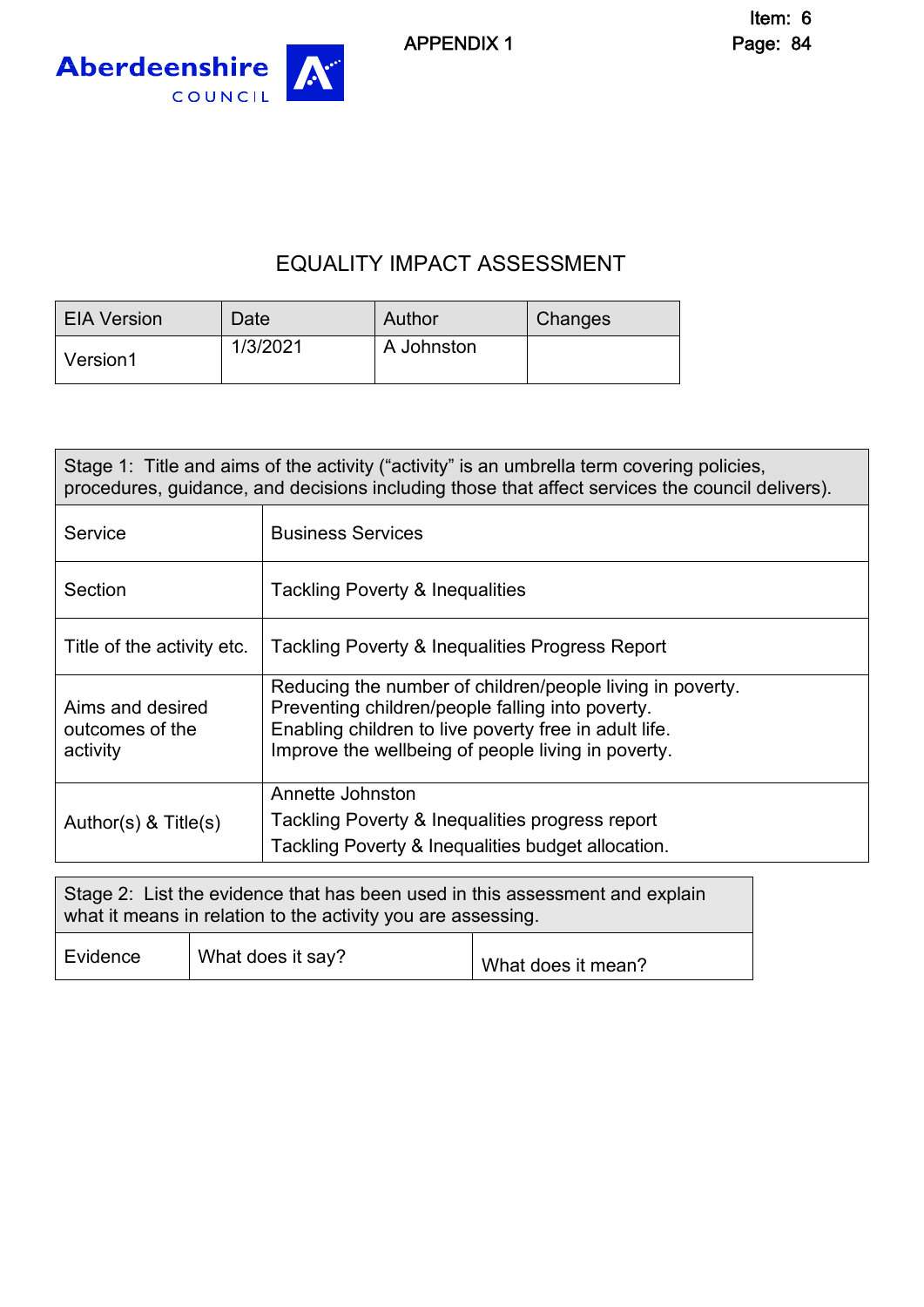| Internal data<br>(customer<br>satisfaction<br>surveys;<br>equality<br>monitoring<br>data;<br>customer<br>complaints). | <b>Tackling Child Poverty in</b><br>Aberdeenshire: lessons from<br>local voices (2018) research<br>commissioned on behalf of<br>Aberdeenshire CPP.<br>This research engaged with a<br>range of staff, partners, and<br>low-income families. The<br>outcome of the research project<br>informed the Child Poverty<br>Action Plan.<br>Monitoring data supplied by<br>existing service level<br>agreements which includes who<br>the services have worked with,<br>where the service is delivered<br>and what services are being<br>delivered.<br>Housing & finance information<br>that identifies areas of need for<br>Information & Advice services<br>to reduce rent arrears,<br>homelessness, or the risk of<br>losing a tenancy or home.<br>The level of free school meals<br>Number of applications to the<br>Scottish Welfare Fund. | - 49<br>The voices of those with lived<br>experience is important in the<br>co-production of services and<br>opportunities.<br>Addressing stigma felt by low-<br>income families is a priority<br>area for the partnership.<br>Data supplied from funded<br>services and project is used to<br>identify gaps, highlight good<br>practice, and ensure the<br>existing resources are used<br>more effectively.<br>The number of free school<br>meals gives an indication of the<br>number of low-income families<br>across Aberdeenshire therefore<br>this can be used to target areas<br>that require additional support<br>especially out with term time.<br>The data collected through the<br><b>Scottish Welfare Fund has</b><br>identified an increase in<br>applications looking for support<br>to cover household bills<br>including food because of the<br>5-week waiting time when<br>applying for Universal Credit. |  |
|-----------------------------------------------------------------------------------------------------------------------|-----------------------------------------------------------------------------------------------------------------------------------------------------------------------------------------------------------------------------------------------------------------------------------------------------------------------------------------------------------------------------------------------------------------------------------------------------------------------------------------------------------------------------------------------------------------------------------------------------------------------------------------------------------------------------------------------------------------------------------------------------------------------------------------------------------------------------------------|-----------------------------------------------------------------------------------------------------------------------------------------------------------------------------------------------------------------------------------------------------------------------------------------------------------------------------------------------------------------------------------------------------------------------------------------------------------------------------------------------------------------------------------------------------------------------------------------------------------------------------------------------------------------------------------------------------------------------------------------------------------------------------------------------------------------------------------------------------------------------------------------------------------------------------|--|
| Internal<br>consultation<br>with staff and<br>other services<br>affected.                                             | The report will be shared with<br>the Senior Leadership Team,<br>Area Committees and those<br>services that are represented<br>on the Tackling Poverty<br>strategic group.                                                                                                                                                                                                                                                                                                                                                                                                                                                                                                                                                                                                                                                              | The feedback from services,<br>elected members and officers<br>will inform future plans and<br>priorities of the Tackling<br>Poverty & Inequalities strategic<br>group.                                                                                                                                                                                                                                                                                                                                                                                                                                                                                                                                                                                                                                                                                                                                                     |  |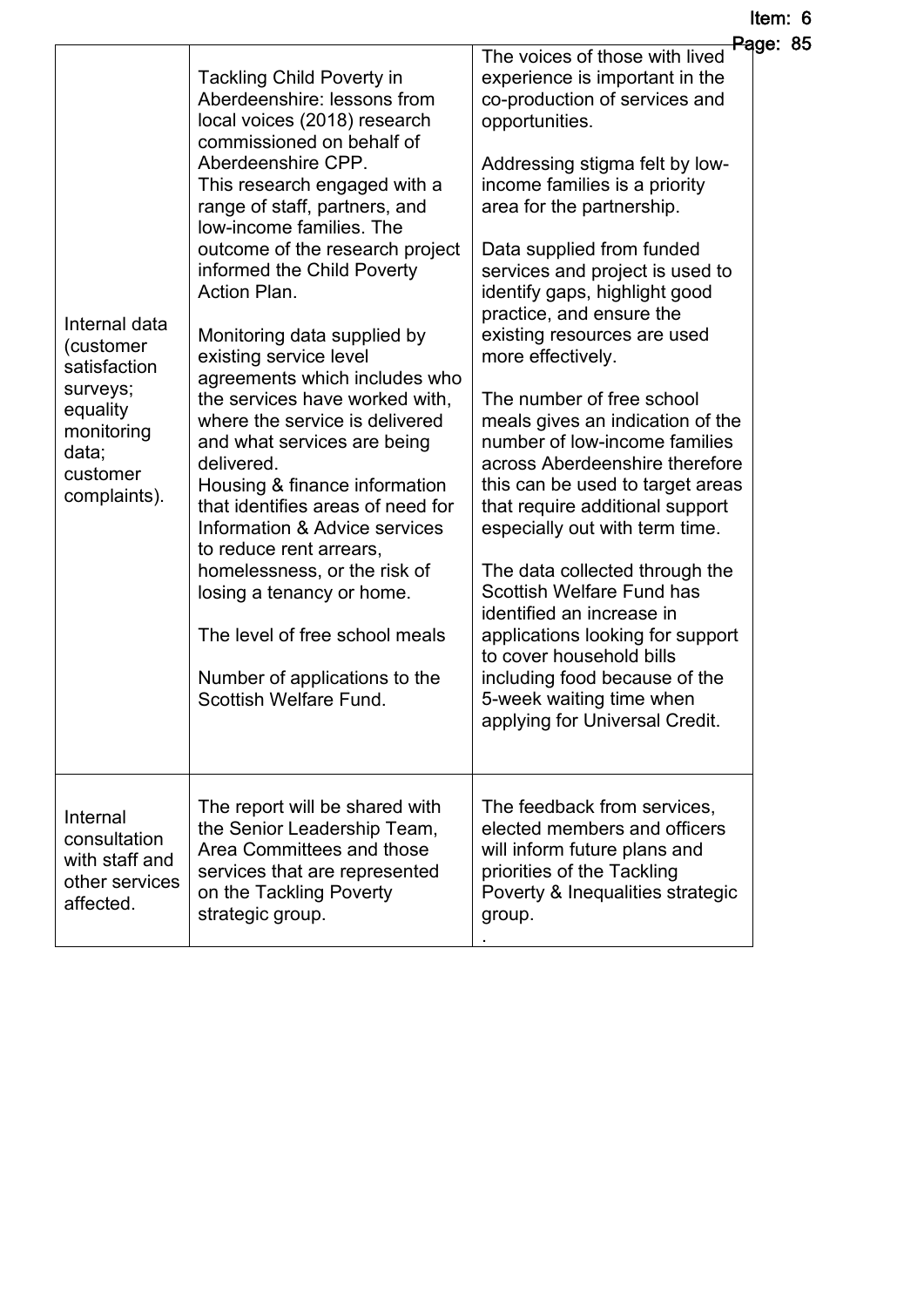|                                                                                                        |                                                                                                                                                                                                                                                                                                                                                                     |                                                                                                                                                                                                                                                                                                                                                                                                                                                                                                                                             | <del>Pa</del> ge: 86 |
|--------------------------------------------------------------------------------------------------------|---------------------------------------------------------------------------------------------------------------------------------------------------------------------------------------------------------------------------------------------------------------------------------------------------------------------------------------------------------------------|---------------------------------------------------------------------------------------------------------------------------------------------------------------------------------------------------------------------------------------------------------------------------------------------------------------------------------------------------------------------------------------------------------------------------------------------------------------------------------------------------------------------------------------------|----------------------|
| <b>External</b><br>consultation<br>(partner<br>organisations,<br>community<br>groups, and<br>councils. | <b>Tackling Poverty &amp; Inequalities</b><br><b>Strategic Group</b><br><b>Improvement Service</b><br><b>Health &amp; Social Care</b><br>Partnership<br>Aberdeenshire Financial<br><b>Inclusion Partnership</b><br><b>Aberdeenshire Employablity</b><br>Partnership<br><b>Community Planning Board</b>                                                              | Addressing any forms of<br>poverty is complex and<br>requires support and<br>commitment from all partners.<br>Partners require to identify their<br>role in reducing Poverty and<br>how they can change their<br>practice to ensure stigma is<br>addressed.<br>The voice of the lived<br>experience is key to delivering<br>and the coproduction of<br>services.<br>The work which has been<br>carried out across<br>Aberdeenshire has had a<br>positive impact however there<br>are areas of improvement<br>which requires to be actioned. |                      |
| <b>External data</b><br>(census,<br>available<br>statistics).                                          | SMID, NHS data, DWP<br>(Universal Credit) data, Scottish<br><b>Government - Child Poverty</b><br>data., Skills Development<br>Scotland<br>Increase in claims to Universal<br>Credit<br>Increase of numbers of<br>business reporting<br>redundancies or closing down<br>Increase numbers of families<br>and individuals accessing food<br>banks / community outlets. | Data supplied is used to<br>identify gaps, highlight good<br>practice, and ensure the<br>existing resources are used<br>more effectively.<br>Not all the data is available at a<br>ward level therefore localised<br>data is being explored.<br>The increase in claims to<br>Universal credit, the<br>unemployment rate, and the<br>increase in use of foodbanks<br>indicated an increase in<br>households who are living in<br>poverty or require additional<br>financial support.                                                         |                      |

Item: 6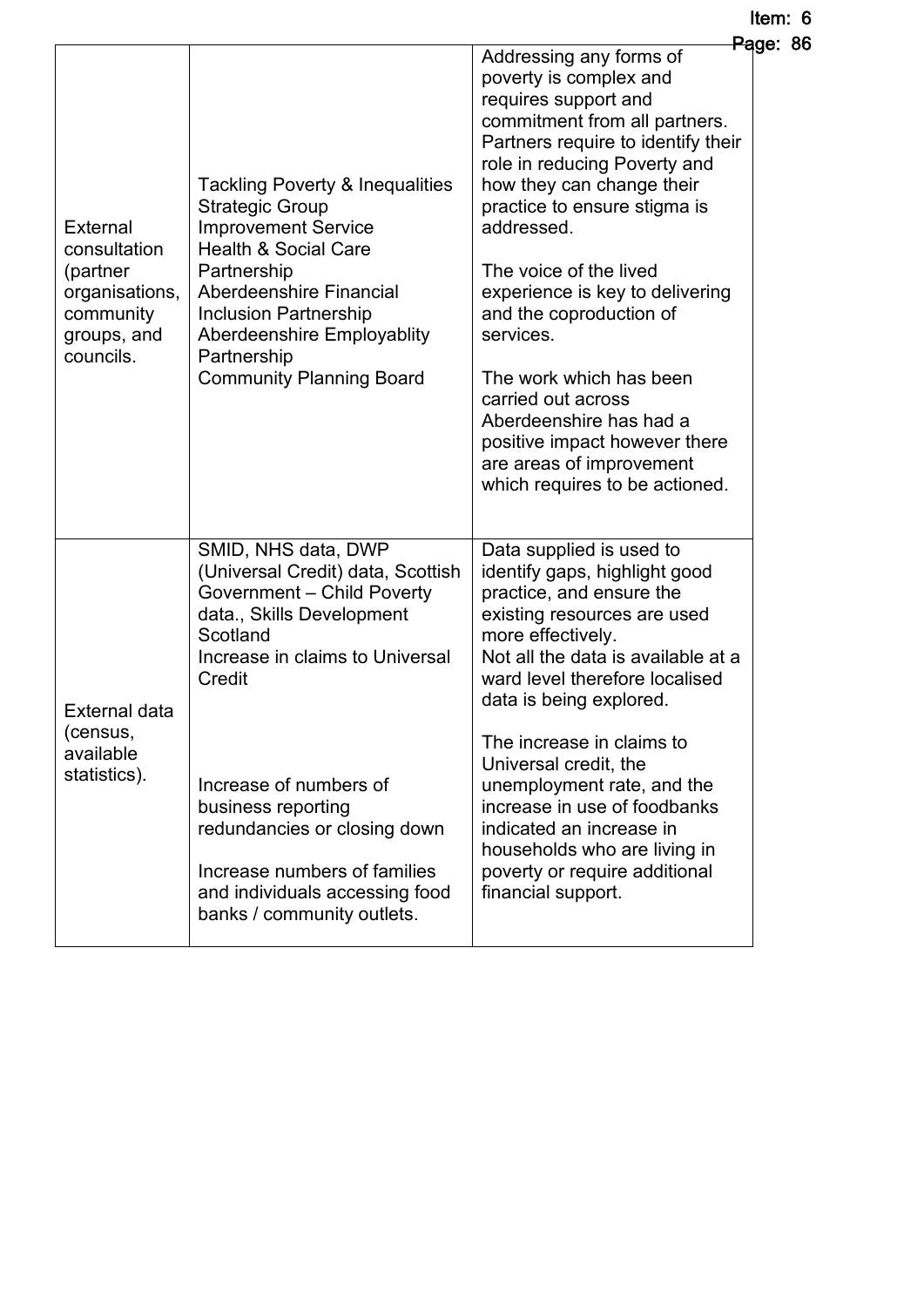| ltem: 6              |  |
|----------------------|--|
| <del>Pa</del> ge: 87 |  |

|               |                                     | <del>Pa</del> ge:                |
|---------------|-------------------------------------|----------------------------------|
|               | The ambitions set out by            | The report outlines what has     |
|               | <b>Scottish Government in Every</b> | been delivered over the last 12  |
|               | Child; Every Chance have            | months and what should be a      |
|               | informed the Child Poverty Plan     | priority over the next 12 months |
|               | which will be used to develop       | giving an opportunity to review  |
|               | the Local Action Report which       | action and progress annually.    |
|               | will be produced annually           | The 2019 report gives partners   |
|               |                                     | a base line to work from.        |
| Other         | The ambitions are to ensure         |                                  |
| (general      | services and opportunities          | An annual review of the work     |
| information   | supported through the Tackling      | carried out and supported by     |
| as            | Poverty & Inequalities group are    | the Tackling Poverty &           |
| appropriate). | accessible, high quality, good      | Inequalities group identifies    |
|               | value and cover across              | trends, gaps, and good           |
|               | Aberdeenshire.                      | practice.                        |
|               |                                     |                                  |
|               | The lived experience forum          |                                  |
|               | gives us access to case studies     | The lived experience group has   |
|               | which are used to highlight the     | identified different ways of     |
|               | areas of improvement of service     | working which can benefit the    |
|               | delivery.                           | wider community.                 |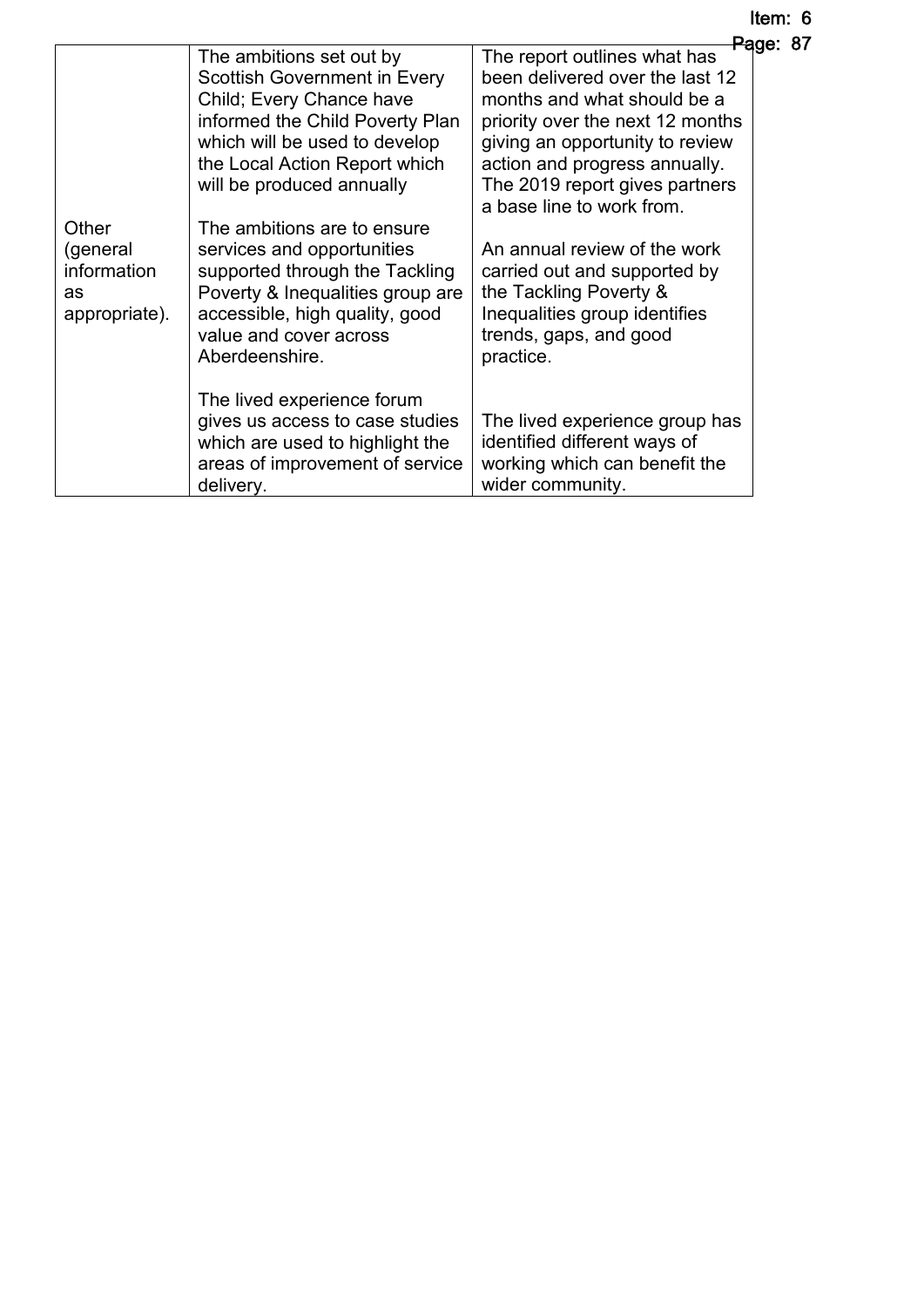| Stage 3: Evidence Gaps.                                         |                                                                                                                                                                                                                                                                                                                           |  |
|-----------------------------------------------------------------|---------------------------------------------------------------------------------------------------------------------------------------------------------------------------------------------------------------------------------------------------------------------------------------------------------------------------|--|
| Are there any gaps in<br>the information you<br>currently hold? | None have been identified however not all data is available at a ward<br>level therefore local data is being identified which could be collated to<br>enhance future plans.<br>The full impact of the recent pandemic and Brexit is unknown at this<br>time however an increase in Poverty & Inequalities is anticipated. |  |

| Stage 4: Measures to fill the evidence gaps.                                                                                                                                            |                                                                                                                                                                                                                                                                                               |                  |  |
|-----------------------------------------------------------------------------------------------------------------------------------------------------------------------------------------|-----------------------------------------------------------------------------------------------------------------------------------------------------------------------------------------------------------------------------------------------------------------------------------------------|------------------|--|
| What measures will be<br>taken to fill the<br>information gaps<br>before the activity is<br>implemented? These<br>should be included in<br>the action plan at the<br>back of this form. | Measures:                                                                                                                                                                                                                                                                                     | Timescale:       |  |
|                                                                                                                                                                                         | Collate the local data outlined in the Child Poverty<br>Action plan which will be reviewed annually.                                                                                                                                                                                          | <b>June 2021</b> |  |
|                                                                                                                                                                                         | The monitoring information received internally and<br>externally will be collated and used to identify trends.<br>This would be reviewed annually.                                                                                                                                            | February 2022    |  |
|                                                                                                                                                                                         | The activities and impacts around Child Poverty,<br>Information & Advice Framework, Progress of<br>Tackling Poverty & Inequalities will be reported<br>through Area Committees and Policy Committees<br>annual therefore local data will be collected which will<br>be used to identify gaps. | March 2021       |  |
|                                                                                                                                                                                         | Review of the Information & Advice Framework will<br>take place to ensure it is meeting the needs of those<br>living in Aberdeenshire                                                                                                                                                         | March 2022       |  |

| Stage 5: What steps can be taken to promote good relations between various groups/areas? |                                                                                                                                                                                                                                                                                                                                                                                                          |  |  |
|------------------------------------------------------------------------------------------|----------------------------------------------------------------------------------------------------------------------------------------------------------------------------------------------------------------------------------------------------------------------------------------------------------------------------------------------------------------------------------------------------------|--|--|
| These should be<br>included in the action<br>plan.                                       | Ensure that the Lived Experience continues to reflect those target<br>groups outlined in the Scottish Government in Every Child, Every<br>Chance.<br>Continue to build on the partnership work which has been developed<br>around this area.<br>Report progress to Area Committees, Policy Committees and Health &<br>Social Care Partnership.<br>Highlight good practice at a local and national level. |  |  |

Stage 6: How does the policy/activity create opportunities for advancing equality of opportunity?

The approach to tackling poverty & inequalities focusses on early intervention and prevention – tackling the root causes of poverty and building people's capabilities through income maximisation, employability and promoting positive life chances.

Accessing appropriate services and opportunities will contribute to reducing child poverty, social justice, support housing first principles, reducing homelessness and reducing inequalities across Aberdeenshire.

Through identifying and addressing the barriers faced by those who are at risk of poverty or living in poverty should result in a reduction of inequalities.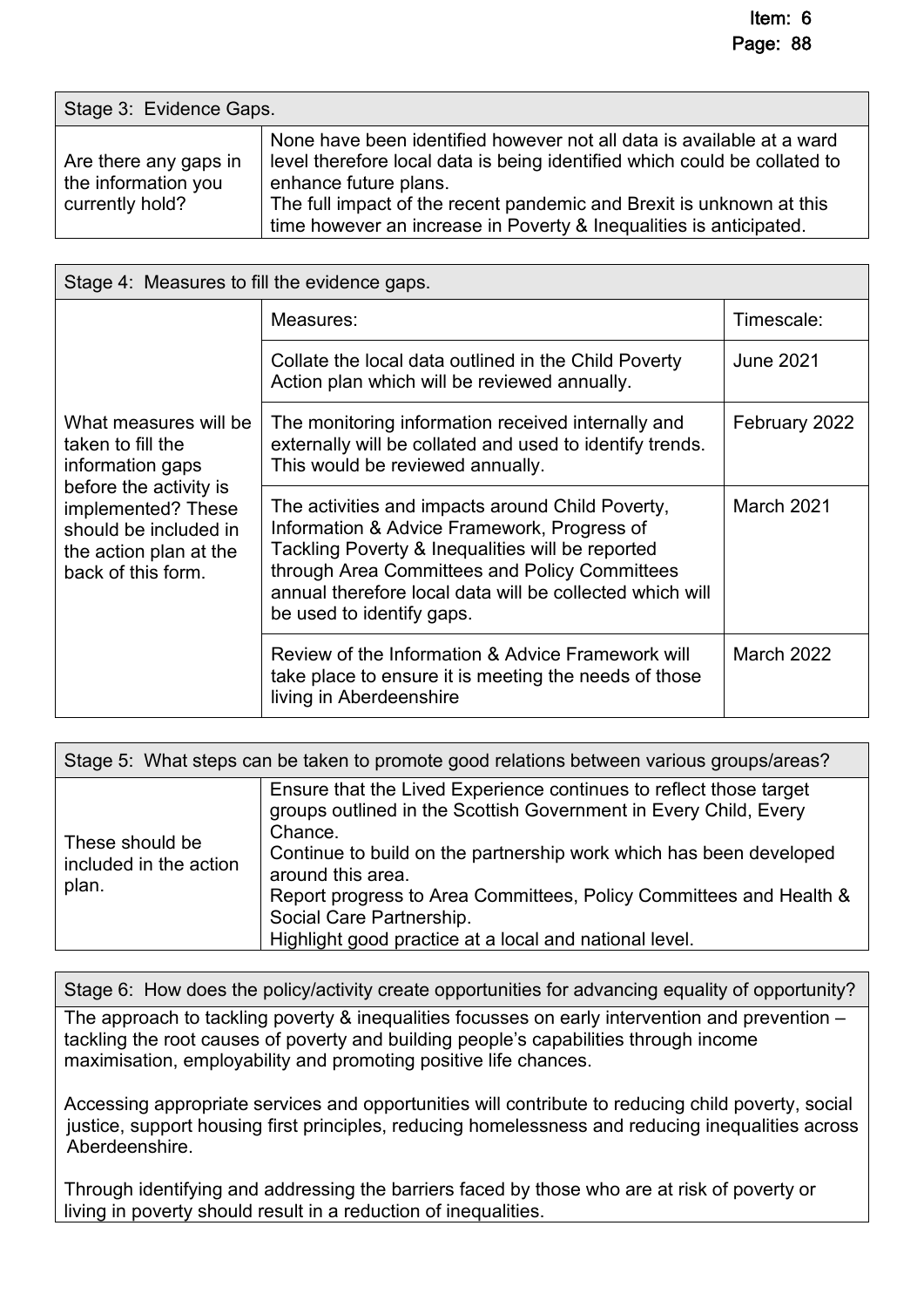# Stage 7a:

Are there potential impacts on protected groups?

The protected groups covered by the equality duty are age, disability, gender reassignment, pregnancy and maternity, race, religion or belief, sex, and sexual orientation.

Who is affected by the activity or who is intended to benefit from the proposed activity and how? Complete the table below for each protected group by inserting "yes" in the applicable box/boxes below.

|                                                 | Positive<br>Negative<br><b>Neutral</b>                                                                                                                                                |  | Unknown |  |
|-------------------------------------------------|---------------------------------------------------------------------------------------------------------------------------------------------------------------------------------------|--|---------|--|
| Age - Younger                                   | Yes<br>Through increasing<br>opportunities for<br>those who are living<br>in low-income<br>households ensuring<br>improved outcomes.                                                  |  |         |  |
| Age - Older                                     | Yes<br>Through increasing<br>opportunities and<br>access to services<br>for parents or kinship<br>carers who are living<br>in low-income<br>households ensuring<br>improved outcomes. |  |         |  |
| <b>Disability</b>                               | Yes<br>Through increasing<br>opportunities and<br>access to services<br>for parents who are<br>living in low-income<br>households ensuring<br>improved outcomes.                      |  |         |  |
| $Race - (includes)$<br><b>Gypsy Travellers)</b> | Yes<br>Through increasing<br>opportunities and<br>access to services<br>for those families that<br>have low income,<br>high living costs and<br>limited employment.                   |  |         |  |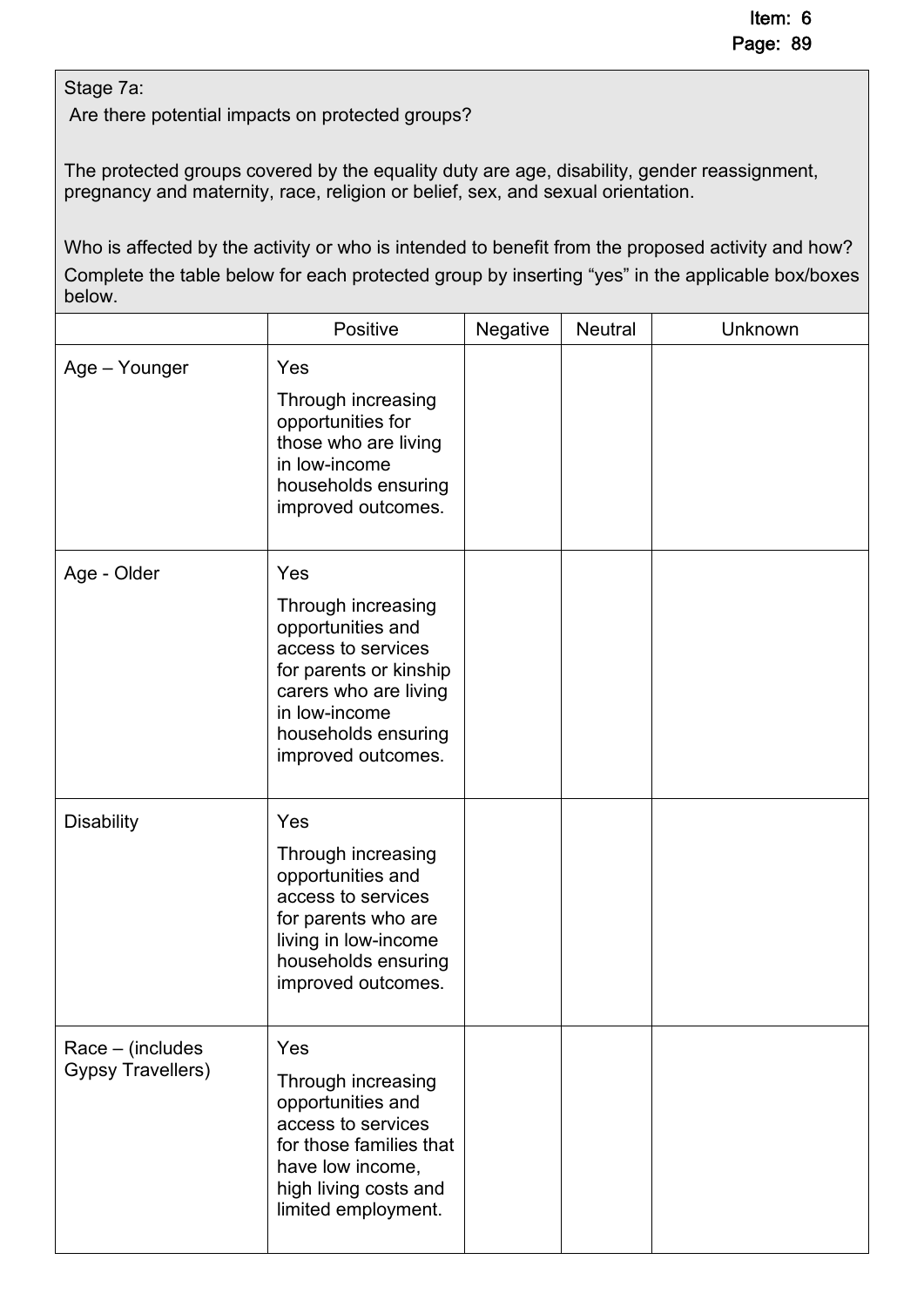Item: 6

|                                                             |                                                                                                                                                                                                                                                                                                                   |  | <del>Page: 90</del>                                               |
|-------------------------------------------------------------|-------------------------------------------------------------------------------------------------------------------------------------------------------------------------------------------------------------------------------------------------------------------------------------------------------------------|--|-------------------------------------------------------------------|
| <b>Religion or Belief</b>                                   |                                                                                                                                                                                                                                                                                                                   |  | Not known as the data<br>will not identify religion<br>or beliefs |
| <b>Sex</b>                                                  | Yes<br>Through increasing<br>opportunities and<br>access to services<br>for those families that<br>have low income,<br>high living costs and<br>limited employment.                                                                                                                                               |  |                                                                   |
| Pregnancy and<br>maternity                                  | Yes<br>Through increasing<br>opportunities and<br>access to services<br>for those families that<br>have low income,<br>high living costs and<br>limited employment.<br>The development of<br>the Financial Health<br>Check pathways<br>targets those who<br>are pregnant or have<br>a child under 1 years<br>old. |  |                                                                   |
| Sexual orientation -<br>(includes Lesbian/<br>Gay/Bisexual) |                                                                                                                                                                                                                                                                                                                   |  | Unknow as this data will<br>not be identified.                    |
| Gender reassignment -<br>(includes Transgender)             |                                                                                                                                                                                                                                                                                                                   |  | Unknow as this data will<br>not be identified.                    |
| Marriage and Civil<br>Partnership                           | Yes<br>Through increasing<br>opportunities and<br>access to services<br>for those families that<br>have low income,<br>high living costs and<br>limited employment.                                                                                                                                               |  |                                                                   |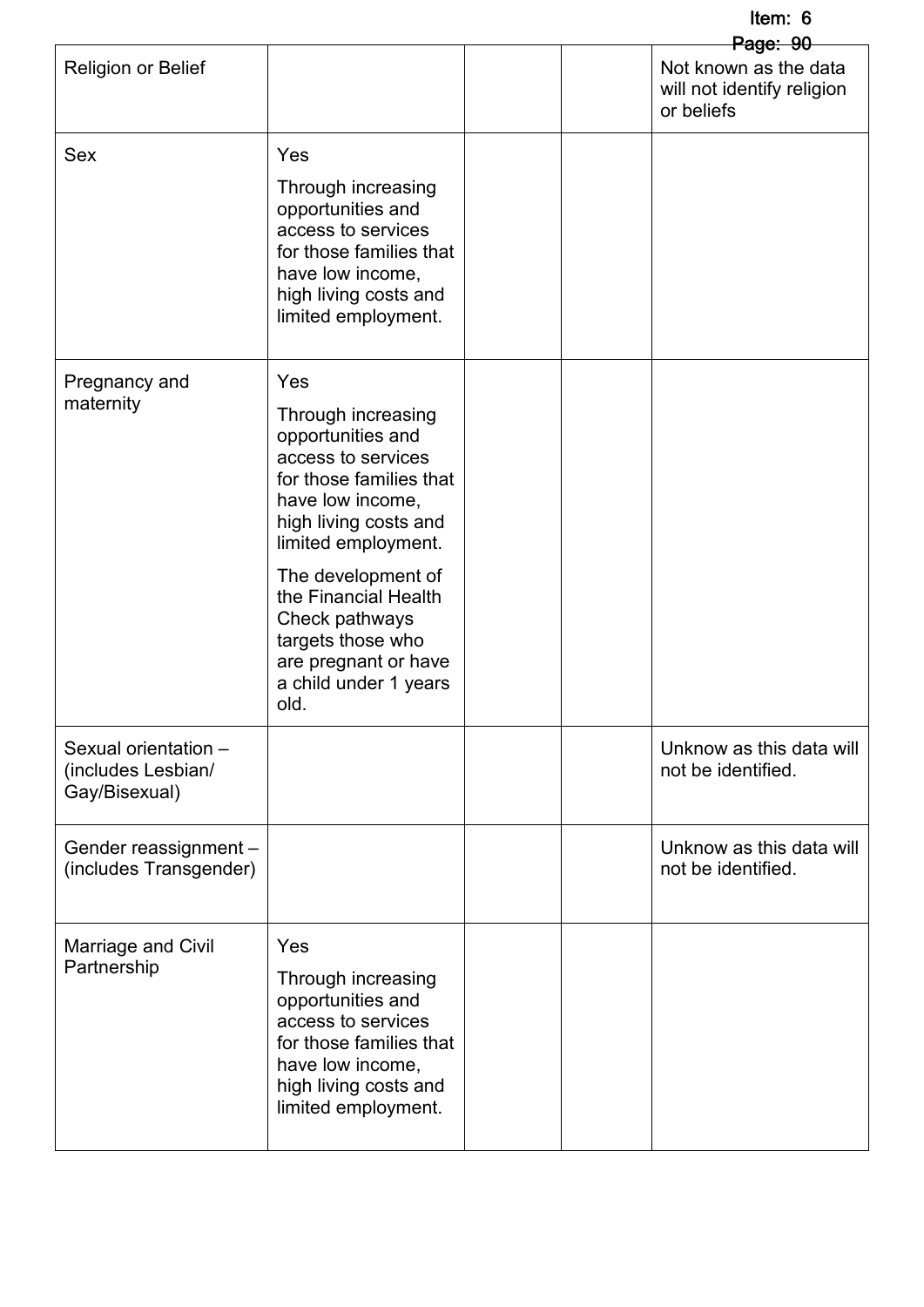Stage 7b: Do you have evidence or reason to believe that this policy, activity etc. will or may impact on socio-economic inequalities?

This is about trying to be fair to everyone. Part of that is realising that not everyone may be starting at the same place. Some individuals and families may have low income, may have very little or no savings which means they are living from month to month therefore changes to council policies/services may have a greater adverse impact on them.

On this basis you should consider potential impacts on individuals/families by:

- Place: on specific vulnerable areas or communities (SIMD, regeneration, rural) e.g., housing, transport.
- Pockets: household resources, (Income, benefits, outgoings) ability to access a service
- Prospects: peoples life chances e.g., Access to, or ability to access employment, training, services (such as council or health) or support.

Groups of people who may be impacted include, but not limited to:

- Unemployed
- Single parents and vulnerable families
- People on benefits
- Those involved in the criminal justice system
- People in the most deprived communities
- People who live in rural areas
- Pensioners
- Looked after children
- Carers including young carers
- Veterans
- **Students**
- Single adult households
- People who have experienced the asylum system
- Those leaving the care setting including children and young people and those with illness
- Homeless people
- People with low literacy/numeracy
- People with lower educational qualifications
- People in low paid work
- People with one or more protected characteristic

Please complete by inserting "yes" in the applicable box/boxes below.

| Socio-economic | Positive | <b>Negative</b> | <b>Neutral</b> | Unknown |
|----------------|----------|-----------------|----------------|---------|
| disadvantage   |          |                 |                |         |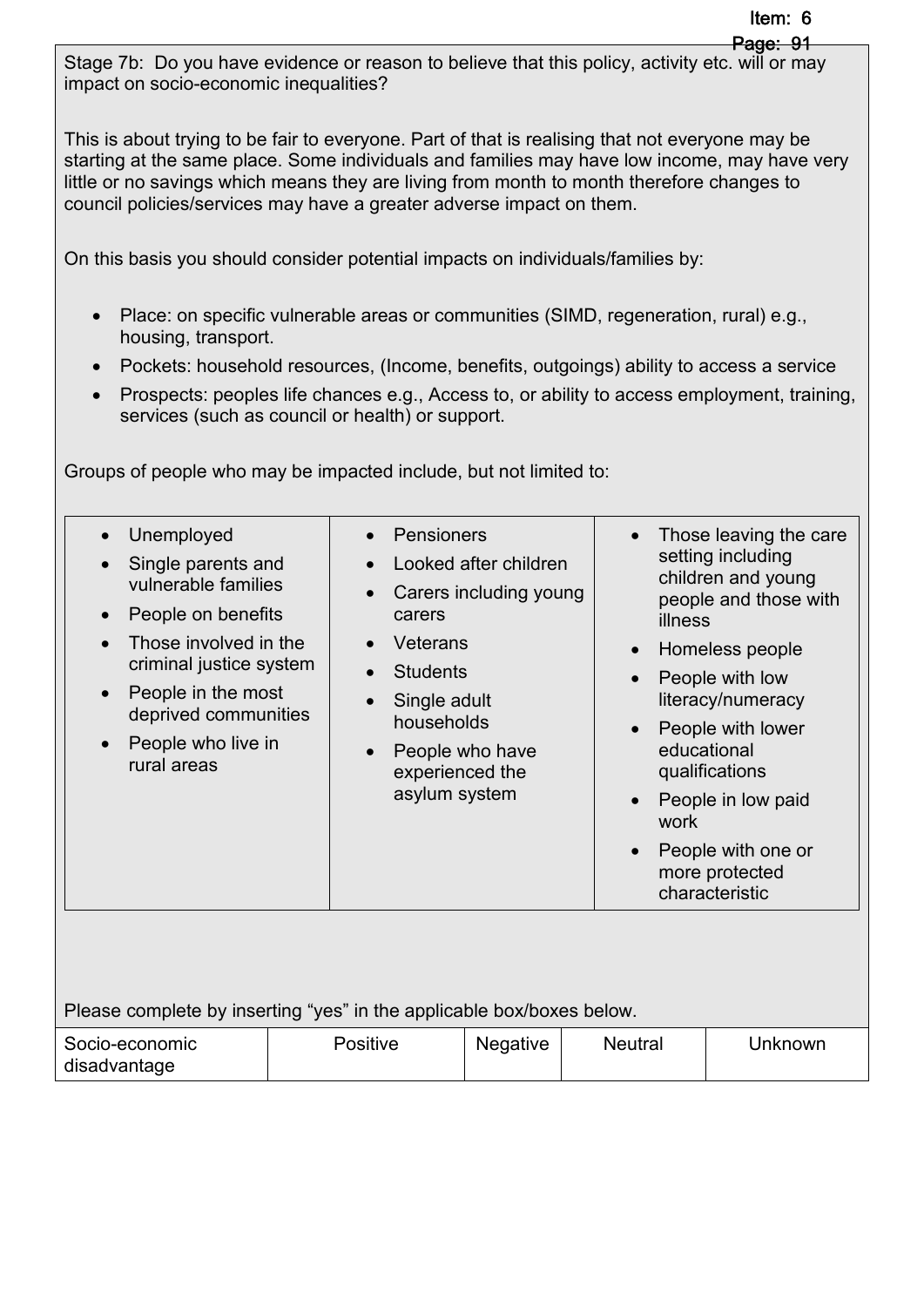#### Item: 6  $P<sub>2</sub>$  $P<sub>2</sub>$  $P<sub>2</sub>$

|                                                                                                                                                                                                                                  |                                                                                                                                                                     |  | <del>rage: שב</del> |
|----------------------------------------------------------------------------------------------------------------------------------------------------------------------------------------------------------------------------------|---------------------------------------------------------------------------------------------------------------------------------------------------------------------|--|---------------------|
| Pockets: Low<br>income/income poverty<br>- cannot afford to<br>maintain regular<br>payments such as bills,<br>food, clothing                                                                                                     | Yes<br>Through increasing<br>opportunities and<br>access to services<br>for those families that<br>have low income,<br>high living costs and<br>limited employment. |  |                     |
| Pockets: Low and/or no<br>wealth – enough<br>money to meet basic<br>living costs and pay<br>bills but have no<br>savings to deal with<br>any unexpected<br>spends and no<br>provision for the future                             | Yes<br>Through increasing<br>opportunities and<br>access to services<br>for those families that<br>have low income,<br>high living costs and<br>limited employment. |  |                     |
| Pockets: Material<br>deprivation - being<br>unable to access basic<br>goods and services<br>i.e., financial products<br>like life insurance,<br>repair/replace broken<br>electrical goods, warm<br>home, leisure, and<br>hobbies | Yes<br>Through increasing<br>opportunities and<br>access to services<br>for those families that<br>have low income,<br>high living costs and<br>limited employment. |  |                     |
| Place: Area deprivation<br>- where you live,<br>where you work                                                                                                                                                                   | Yes<br>Through increasing<br>opportunities and<br>access to services<br>for those families that<br>have low income,<br>high living costs and<br>limited employment. |  |                     |
| Prospects:<br>Socioeconomic<br>background - social<br>class i.e., parents'<br>education, employment<br>and income,<br>educational<br>achievement.                                                                                | Yes<br>Through increasing<br>opportunities and<br>access to services<br>for those families that<br>have low income,<br>high living costs and<br>limited employment. |  |                     |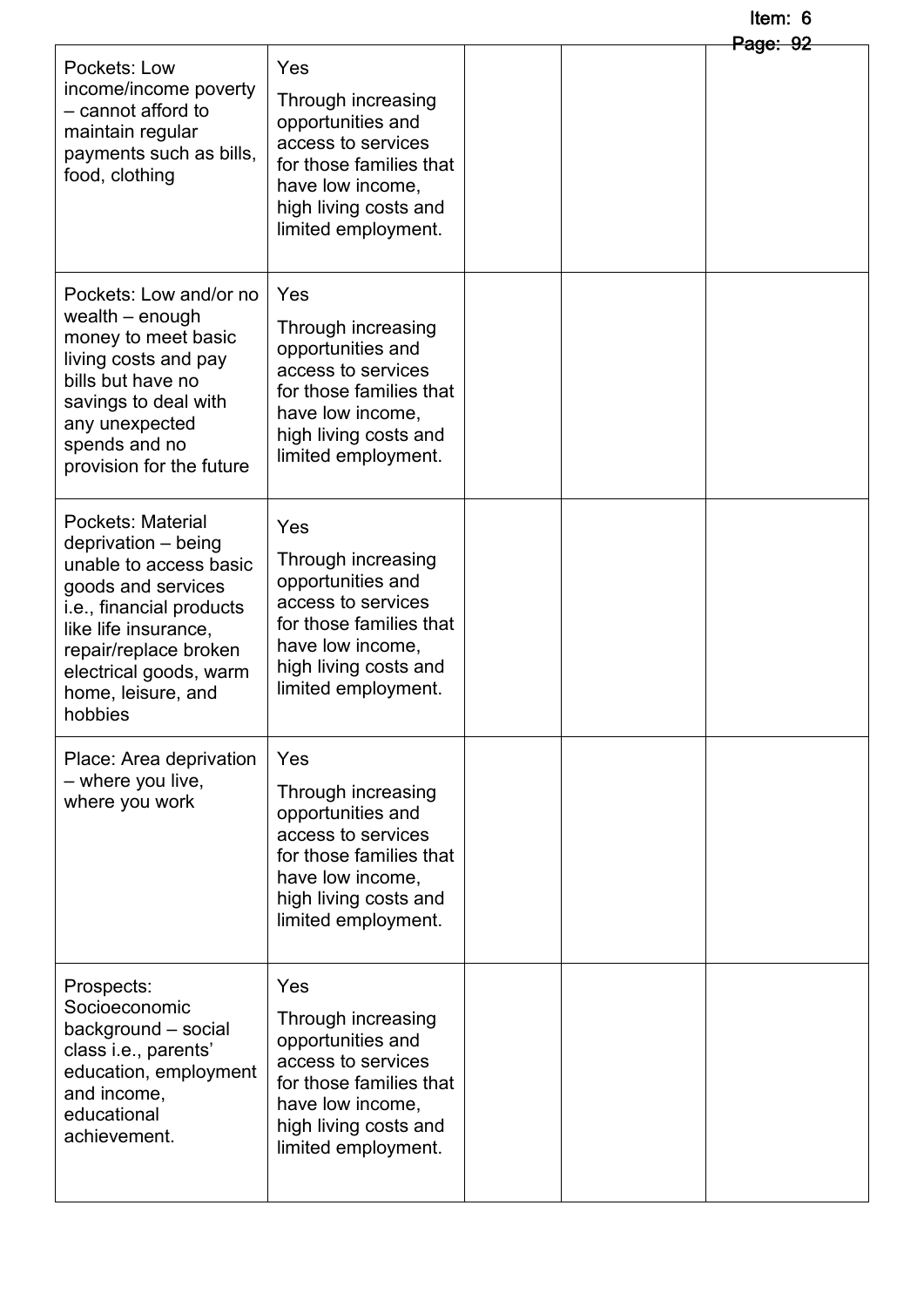| Stage 8: What are the positive and negative impacts?                                                                                                          |                                                                                                                                                                                                                                                |                 |  |
|---------------------------------------------------------------------------------------------------------------------------------------------------------------|------------------------------------------------------------------------------------------------------------------------------------------------------------------------------------------------------------------------------------------------|-----------------|--|
| Impacts.                                                                                                                                                      | <b>Positive</b>                                                                                                                                                                                                                                | <b>Negative</b> |  |
| Please detail the<br>potential positive<br>and/or negative<br>impacts you have<br>highlighted above.<br>Detail the impacts and<br>describe those<br>affected. | Increasing opportunities and<br>access to services for those that<br>have low income, high living costs<br>and limited employment.<br>Increased access to services will<br>close the inequalities gap and<br>support improved quality of life. |                 |  |
|                                                                                                                                                               | People living in poverty or at risk of<br>living in poverty will experience a<br>reduction of stigma from accessing<br>services and opportunities which<br>will improve their outcomes.                                                        |                 |  |
|                                                                                                                                                               | Increased household income for<br>those living in poverty and at<br>highest risk of poverty through<br>benefit up take and income<br>maximisation.                                                                                             |                 |  |
|                                                                                                                                                               | Continue to support the lived<br>experience forum the challenges<br>of living in poverty and experience<br>inequalities will be raised and<br>address to ensure services and<br>opportunities are accessible,<br>where and when require.       |                 |  |
|                                                                                                                                                               |                                                                                                                                                                                                                                                |                 |  |
|                                                                                                                                                               |                                                                                                                                                                                                                                                |                 |  |

| Stage 9: Have any of the affected groups/areas been involved, engaged with, or consulted?                                                                                                      |                                                                                                                                                                                                                                                                    |  |  |
|------------------------------------------------------------------------------------------------------------------------------------------------------------------------------------------------|--------------------------------------------------------------------------------------------------------------------------------------------------------------------------------------------------------------------------------------------------------------------|--|--|
| If yes, please give<br>details of how this was<br>done and what the<br>results were. If no,<br>how have you<br>ensured that you can<br>make an informed<br>decision about<br>mitigating steps? | Tackling Child Poverty in Aberdeenshire: lessons from local voices<br>(2018) research commissioned on behalf of Aberdeenshire CPP. This<br>research engaged low-income families who will continue to be engaged<br>with as part of the ongoing monitoring process. |  |  |
|                                                                                                                                                                                                | Client feedback has been collated from existing services and funded<br>projects. This feedback has been the basis of the development of how<br>services are delivered.                                                                                             |  |  |
|                                                                                                                                                                                                | The lived experience forum will ensure local voices continue to co-<br>develop / produce services.                                                                                                                                                                 |  |  |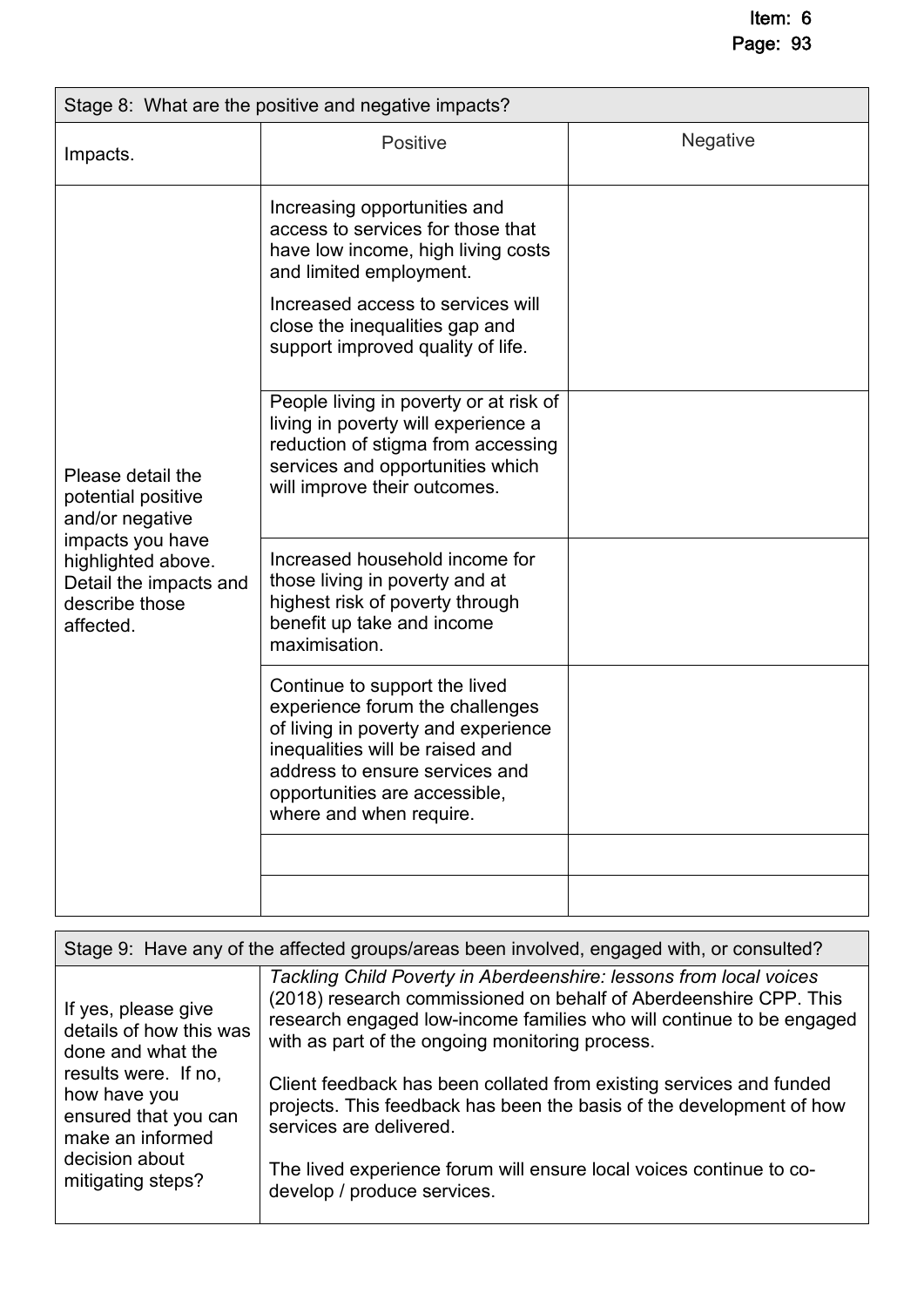| <del>Page: 94</del><br>Stage 10: What mitigating steps will be taken to remove or reduce negative impacts? |                                                                                                  |                   |  |
|------------------------------------------------------------------------------------------------------------|--------------------------------------------------------------------------------------------------|-------------------|--|
| <b>These</b><br>should be<br>included in<br>any action<br>plan at the<br>back of this<br>form.             | <b>Mitigating Steps</b>                                                                          | Timescale         |  |
|                                                                                                            | Identify & secure additional funding to build capacity                                           | March 2022        |  |
|                                                                                                            | Support all organisations to work in partnership to<br>use existing resources more effectively   | March 2022        |  |
|                                                                                                            | Ensure that any commissioning process doesn't<br>exclude local providers from the tender process | <b>March 2022</b> |  |
|                                                                                                            |                                                                                                  |                   |  |
|                                                                                                            |                                                                                                  |                   |  |

| Stage 11: What monitoring arrangements will be put in place? How the EIA will be used to<br>monitor the proposal |                                                                                                                                                                                                                                                                                                                                                                                                                                                                                                                                                                                                                                                                                                                                                                                                                                                                                                                                                           |  |  |
|------------------------------------------------------------------------------------------------------------------|-----------------------------------------------------------------------------------------------------------------------------------------------------------------------------------------------------------------------------------------------------------------------------------------------------------------------------------------------------------------------------------------------------------------------------------------------------------------------------------------------------------------------------------------------------------------------------------------------------------------------------------------------------------------------------------------------------------------------------------------------------------------------------------------------------------------------------------------------------------------------------------------------------------------------------------------------------------|--|--|
| These should be<br>included in any action<br>plan (for example<br>customer satisfaction<br>questionnaires).      | Monitoring framework will continue to be developed to ensure<br>outcomes are identified and met.<br>Progress reports will be submitted to the Aberdeenshire Community<br>Planning Board.<br>Progress reports to be submitted to Area Committees annually.<br>Progress reports will be submitted to Communities Committee,<br>Education & Children Service Committee, Health & Social Care<br>Partnership and NHS Grampian senior Leadership team annually.<br>Annual Child Poverty Local Action Report will be published and<br>monitored through the structure set out through the Scottish<br>Government.<br>All reports will contain client feedback to ensure services are meeting<br>their needs and any improvement areas are highlighted.<br>The EIA will be updated to reflect positive impacts and any areas of<br>development throughout the lifetime of the Tackling Poverty &<br>Inequalities group as well as the Child Poverty Action plan. |  |  |

| Stage 12: What is the outcome of the Assessment? |   |                                                                                                                                                                                                                                                                                                                                                                                     |  |
|--------------------------------------------------|---|-------------------------------------------------------------------------------------------------------------------------------------------------------------------------------------------------------------------------------------------------------------------------------------------------------------------------------------------------------------------------------------|--|
|                                                  |   | No negative impacts have been identified -please explain.                                                                                                                                                                                                                                                                                                                           |  |
| Please complete<br>the appropriate<br>box/boxes  |   | The approach to tackling poverty & inequalities focusses on tackling the root<br>causes of poverty and building people's capabilities through income<br>maximisation, employability and promoting positive life chances.<br>The Fairer Aberdeenshire Fund is used to support services and opportunities<br>that improve the live chances of those most vulnerable in Aberdeenshire. |  |
|                                                  | 2 | Negative Impacts have been identified; these can be mitigated -<br>please explain.<br>* Please fill in Stage 13 if this option is chosen.                                                                                                                                                                                                                                           |  |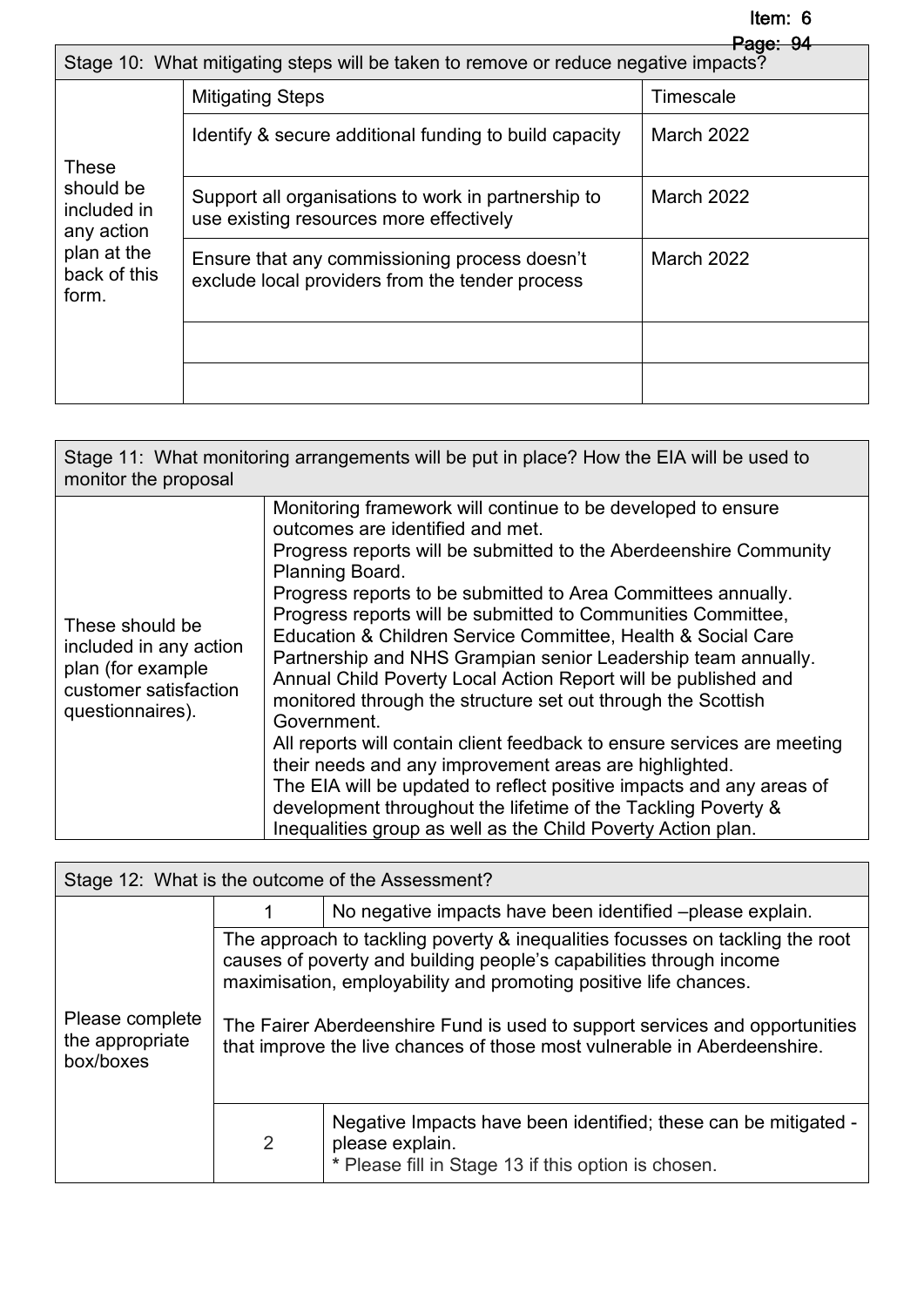# Item: 6

|   | <u> Page: 95</u>                                                                                                                                   |
|---|----------------------------------------------------------------------------------------------------------------------------------------------------|
|   |                                                                                                                                                    |
| 3 | The activity will have negative impacts which cannot be<br>mitigated fully - please explain.<br>* Please fill in Stage 13 if this option is chosen |
|   |                                                                                                                                                    |

**\*** Stage 13: Set out the justification that the activity can and should go ahead despite the negative impact.

| Stage 14: Sign off and authorisation. |                                                                                                                        |                                                                                                                                                                                                     |                                                                                        |
|---------------------------------------|------------------------------------------------------------------------------------------------------------------------|-----------------------------------------------------------------------------------------------------------------------------------------------------------------------------------------------------|----------------------------------------------------------------------------------------|
|                                       | 1) Service and<br>Team                                                                                                 | <b>Business Services</b>                                                                                                                                                                            |                                                                                        |
|                                       | Title of Activity<br>2)                                                                                                | Tackling Poverty & Inequalities                                                                                                                                                                     | (if appropriate)                                                                       |
| and authorisation.<br>Sign off        | 3) Authors: I<br>have<br>completed the<br>equality<br>impact<br>assessment<br>for this<br>activity.<br>4) Consultation | Name:<br>Annette Johnston<br>Tackling Poverty &<br>Position:<br><b>Inequalities Coordinator</b><br>1/3/2020<br>Date:<br>Signature: a Johnslan<br>Name:<br>Position:<br>Date:<br>Signature:<br>Name: | Name:<br>Position:<br>Date:<br>Signature:<br>Name:<br>Position:<br>Date:<br>Signature: |
|                                       | with Service<br>Manager                                                                                                | Date:                                                                                                                                                                                               |                                                                                        |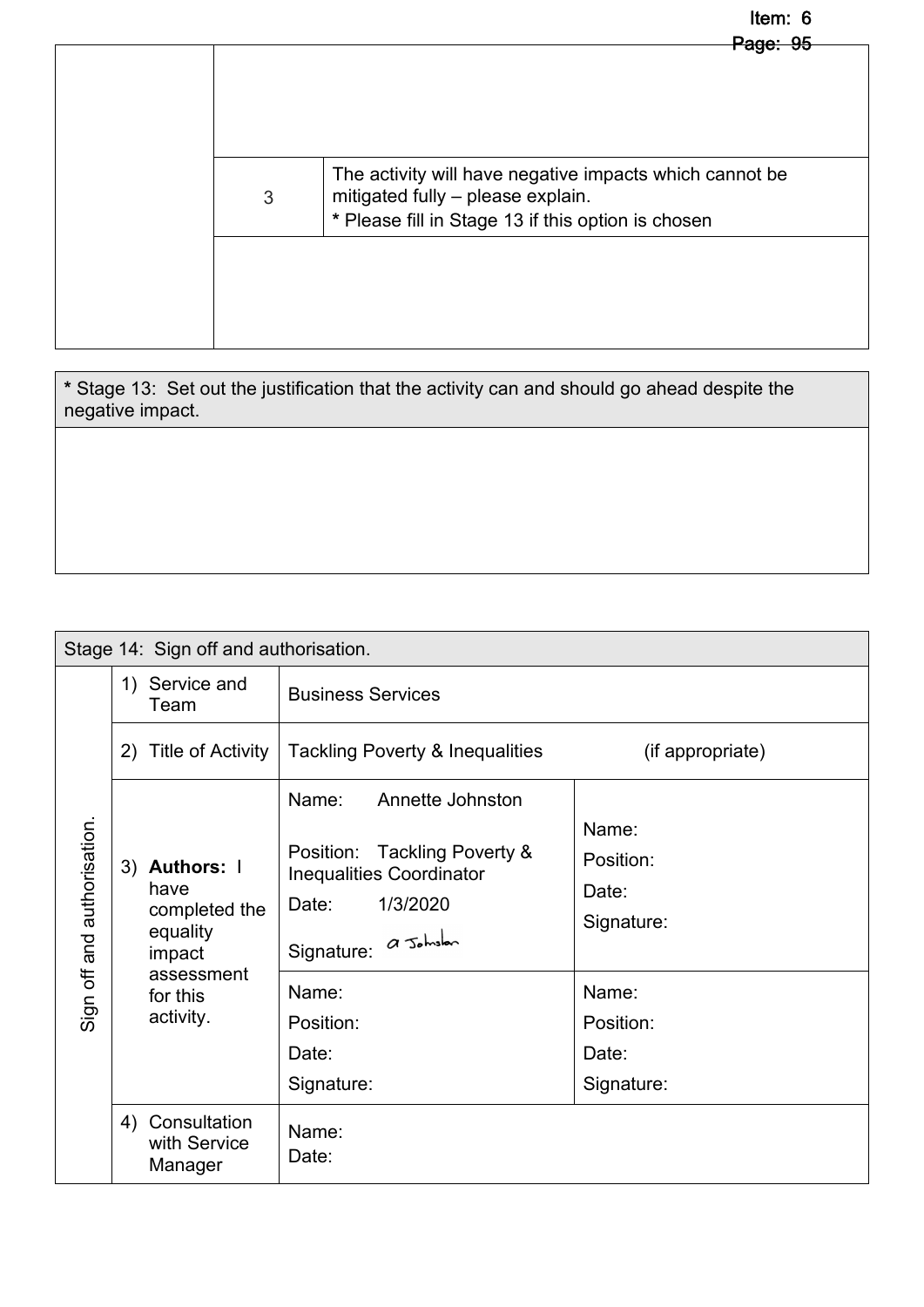#### Item: 6 Page: 96

| 5) Authorisation<br>by Director or<br>Head of<br>Service | Name:<br>Date:                                                                                                                                                                                                                                                                              | Amanda Roe<br>Position: Buchan Area Manager<br>1/3/2021 | Name:<br>Position:<br>Date: | <del>raae:</del><br>-96 |
|----------------------------------------------------------|---------------------------------------------------------------------------------------------------------------------------------------------------------------------------------------------------------------------------------------------------------------------------------------------|---------------------------------------------------------|-----------------------------|-------------------------|
|                                                          | 6) If the EIA relates to a matter that has to go before a Committee,<br>Committee report author sends the Committee Report and this<br>form, and any supporting assessment documents, to the Officers<br>responsible for monitoring and the Committee Officer of the<br>relevant Committee. |                                                         |                             | Date:                   |
| equalities@aberdeenshire.gov.uk                          |                                                                                                                                                                                                                                                                                             | 7) EIA author sends a copy of the finalised form to:    |                             | Date:                   |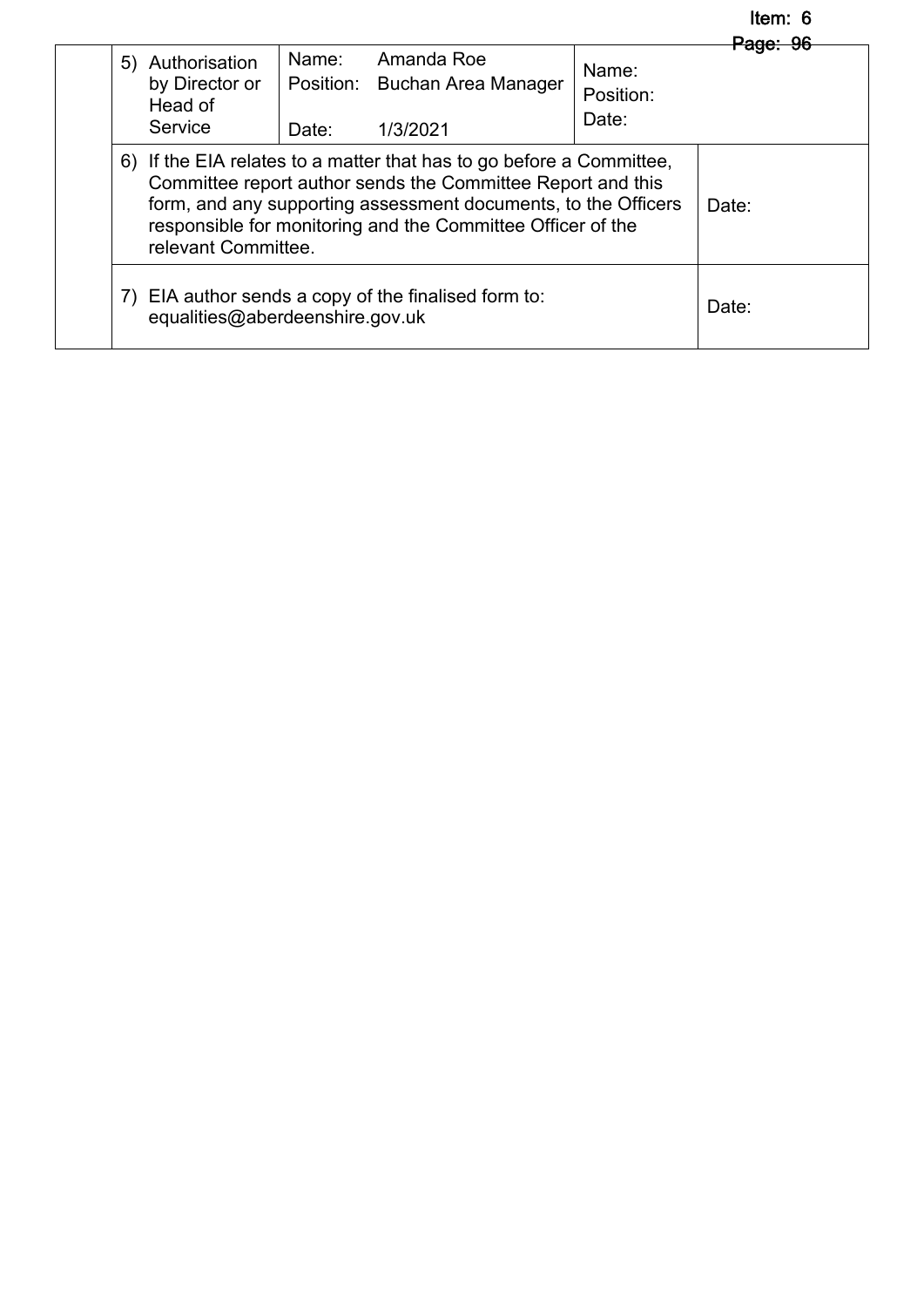| <b>Action Plan</b>                                                                                           |               |                   |                     |                                                                                                                                                                                                                                             |                                                                                                     |
|--------------------------------------------------------------------------------------------------------------|---------------|-------------------|---------------------|---------------------------------------------------------------------------------------------------------------------------------------------------------------------------------------------------------------------------------------------|-----------------------------------------------------------------------------------------------------|
| Action                                                                                                       | <b>Start</b>  | Complete          | <b>Lead Officer</b> | <b>Expected Outcome</b>                                                                                                                                                                                                                     | <b>Resource Implications</b>                                                                        |
| Identify & secure<br>additional funding<br>to build capacity                                                 | March<br>2021 | <b>June 2022</b>  | Annette Johnston    | Build capacity within the<br>partnerships who deliver<br>services to improve the lives of<br>those who live or at risk of living<br>in poverty,                                                                                             | Officers time                                                                                       |
| Support all<br>organisations to<br>work in partnership<br>to use existing<br>resources more<br>effectively   | March<br>2021 | <b>March 2022</b> | Annette Johnston    | <b>Existing resources more</b><br>effectively                                                                                                                                                                                               | Time commitment from<br>partners and officers from<br>across the community<br>planning partnership. |
| Ensure that any<br>commissioning<br>process doesn't<br>exclude local<br>providers from the<br>tender process | March<br>2022 | <b>March 2023</b> | Annette Johnston    | Services and opportunities<br>supported through the Tackling<br>Poverty & Inequalities group are<br>accessible, high quality, good<br>value, has a good local<br>knowledge of the rural area to<br>ensure coverage across<br>Aberdeenshire. | Time commitment from<br>partners and officers from<br>across the community<br>planning partnership  |
|                                                                                                              |               |                   |                     |                                                                                                                                                                                                                                             |                                                                                                     |
|                                                                                                              |               |                   |                     |                                                                                                                                                                                                                                             |                                                                                                     |
|                                                                                                              |               |                   |                     |                                                                                                                                                                                                                                             |                                                                                                     |
|                                                                                                              |               |                   |                     |                                                                                                                                                                                                                                             |                                                                                                     |
|                                                                                                              |               |                   |                     |                                                                                                                                                                                                                                             |                                                                                                     |
|                                                                                                              |               |                   |                     |                                                                                                                                                                                                                                             |                                                                                                     |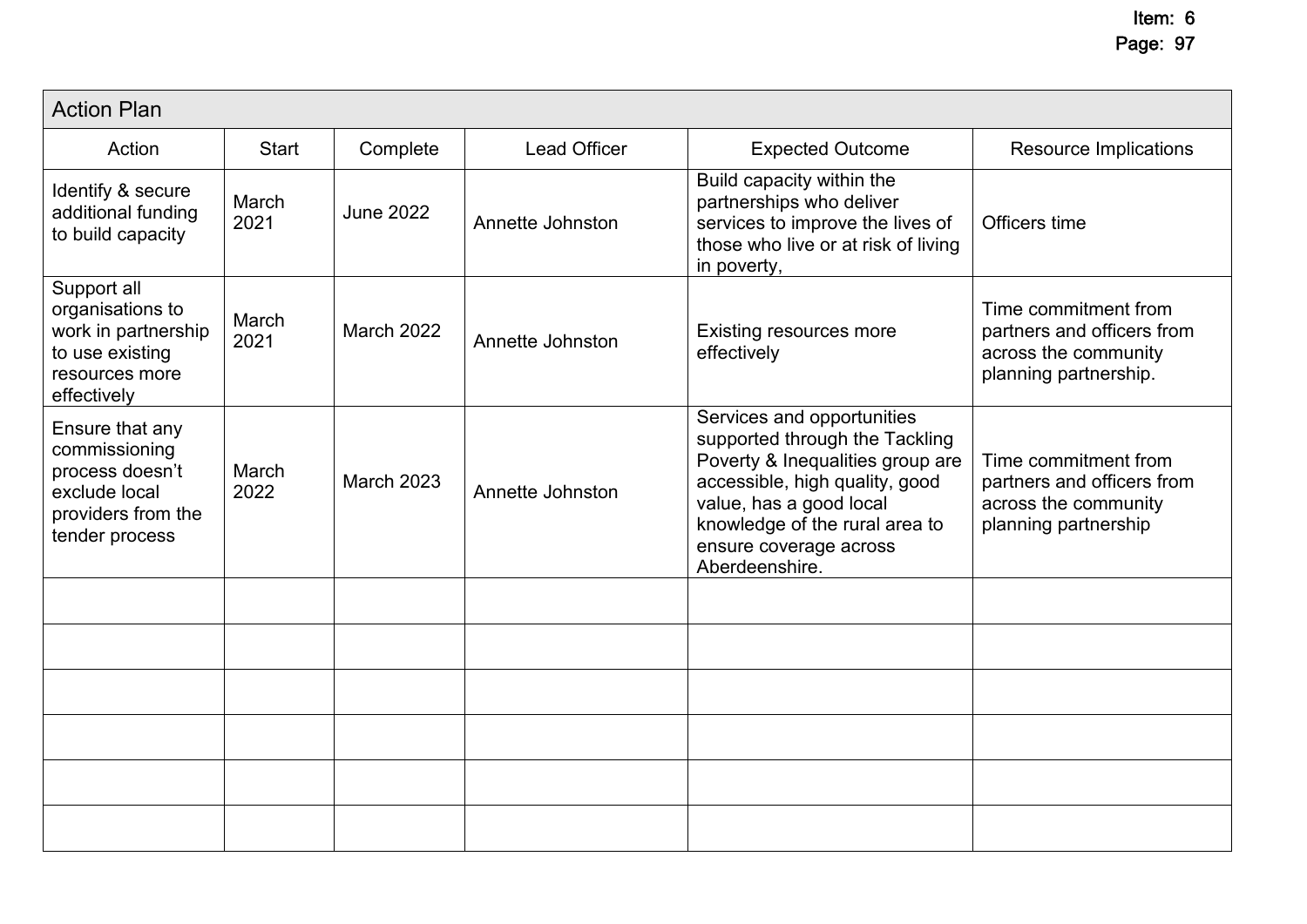#### **Tackling Poverty & Inequalities – Fairer Aberdeenshire Funded Projects appendix 2**

The impact of Covid has changed partners priorities, increased the need for a range of support and services. The resources available to partners are required to be reviewed and used to build capacity and address the emerging needs.

All projects have been affected by the impact of Covid therefore there has been in some cases, delays in development. Due to the impact of Covid the partnership proposes to continue to fund projects as outlined in the table below to ensure a continuation of services.

The information below has been collated from the original application, action plan, monitoring reports and interviews.

| <b>Project Summary</b>                                                                                                                                                                                                                                                                                                                                                                                                                                                                                                                                                                                                                                                                                                                                                                                                                                                                                                                                                                                                                                                                  | <b>Outcomes and progress</b>                                                                                                                                                                                                                                                                                                                                                                                                                                                                                                                                                                                                                        | <b>Proposed Funding</b><br>allocation                                                                                                                                                                                                                 |
|-----------------------------------------------------------------------------------------------------------------------------------------------------------------------------------------------------------------------------------------------------------------------------------------------------------------------------------------------------------------------------------------------------------------------------------------------------------------------------------------------------------------------------------------------------------------------------------------------------------------------------------------------------------------------------------------------------------------------------------------------------------------------------------------------------------------------------------------------------------------------------------------------------------------------------------------------------------------------------------------------------------------------------------------------------------------------------------------|-----------------------------------------------------------------------------------------------------------------------------------------------------------------------------------------------------------------------------------------------------------------------------------------------------------------------------------------------------------------------------------------------------------------------------------------------------------------------------------------------------------------------------------------------------------------------------------------------------------------------------------------------------|-------------------------------------------------------------------------------------------------------------------------------------------------------------------------------------------------------------------------------------------------------|
| <b>Child Poverty</b>                                                                                                                                                                                                                                                                                                                                                                                                                                                                                                                                                                                                                                                                                                                                                                                                                                                                                                                                                                                                                                                                    |                                                                                                                                                                                                                                                                                                                                                                                                                                                                                                                                                                                                                                                     |                                                                                                                                                                                                                                                       |
| <b>Community Connect - Banff &amp; MacDuff ( CLD)</b><br>Banff & MacDuff was highlighted as an area which<br>required further support and exploration therefore this<br>pilot was an outcome from the TP&I review session<br>2018.<br>The project was set up to address inequalities in the<br>local area, using a community led approach.<br>Working with communities, the project addresses<br>inequalities ranging from income and access to food, to<br>childcare barriers. The project engages with the whole<br>community through a range of methods including<br>Facebook – Community Works Banff & Macduff which<br>is regularly updated with project info, financial advice,<br>support, and any other relevant information.<br>Current projects include a small grants programme,<br>where community members formed a mini public to<br>decide upon grant allocation, a research project into<br>childcare provision which is has also identified barriers<br>to accessing childcare provision. This research is about<br>to launch a second phase. The project also supports | The start of the project had been delayed due to<br>recruitment in 2019 therefore the project was extended<br>for a further 12 months.<br>Covid has impacted on the project outcomes in 2020<br>however online information and support has increased<br>and 800 people have engaged through social media.<br>Partnership working has strengthened in the area. 85<br>people working in the area participated in session to<br>increased skills and knowledge, resulting in people<br>accessing services, opportunities, and support at the<br>time they require them.<br>110 Local people have increased their participation in<br>decision making. | Funding for a further 2<br>years at a sliding<br>scale. This will give<br>the service enough<br>time to reallocate their<br>resources to ensure<br>this project is<br>mainstreamed into<br>their core budget.<br>2021/22 - £40,000<br>2022/23-£32,000 |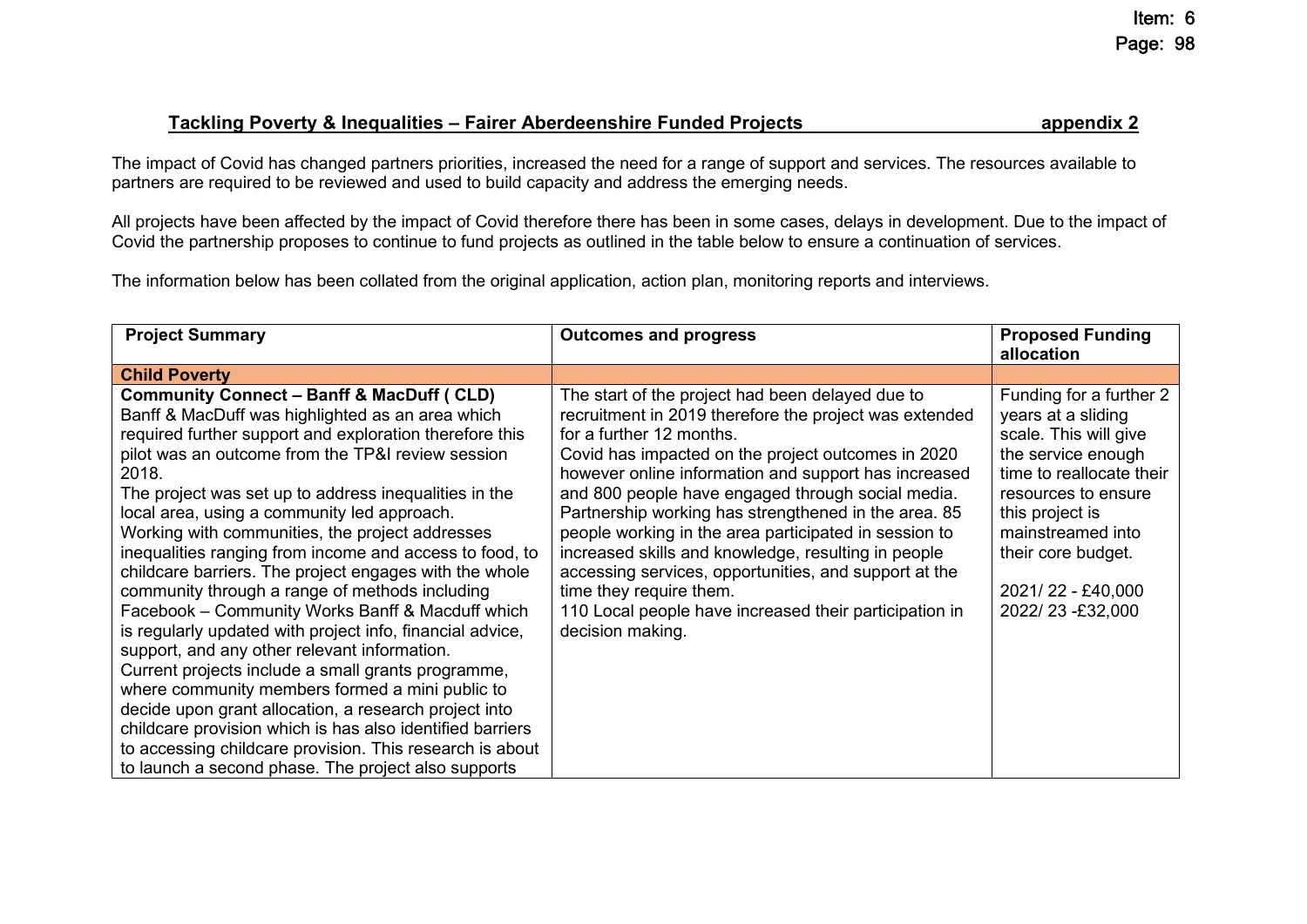| <b>Project Summary</b>                                                                                                                                                                                                                                                                                                                                                                                                     | <b>Outcomes and progress</b>                                                                                                                                                                                                                                                                                                                                                                                                                                                                                                                                                                                                                                                                                                                                                                                                                                                                                                                                                                                                                                                                                                                                                                                                                                                                            | <b>Proposed Funding</b><br>allocation |
|----------------------------------------------------------------------------------------------------------------------------------------------------------------------------------------------------------------------------------------------------------------------------------------------------------------------------------------------------------------------------------------------------------------------------|---------------------------------------------------------------------------------------------------------------------------------------------------------------------------------------------------------------------------------------------------------------------------------------------------------------------------------------------------------------------------------------------------------------------------------------------------------------------------------------------------------------------------------------------------------------------------------------------------------------------------------------------------------------------------------------------------------------------------------------------------------------------------------------------------------------------------------------------------------------------------------------------------------------------------------------------------------------------------------------------------------------------------------------------------------------------------------------------------------------------------------------------------------------------------------------------------------------------------------------------------------------------------------------------------------|---------------------------------------|
| ongoing campaigns focusing on welfare and financial<br>support.                                                                                                                                                                                                                                                                                                                                                            |                                                                                                                                                                                                                                                                                                                                                                                                                                                                                                                                                                                                                                                                                                                                                                                                                                                                                                                                                                                                                                                                                                                                                                                                                                                                                                         |                                       |
| Local Voices - Lived Experience project<br>As the result of the Child Poverty Research this project<br>was agreed to ensure local people were involved in<br>decision making.<br>People experiencing poverty are key partners therefore<br>families are recruited from across Aberdeenshire to<br>coproduce services and opportunities to reduce the<br>levels of poverty and improve outcomes for low-income<br>families. | There was a delay due to post development in this<br>project being put in place. The project has been in<br>place for 15 months with the forum being in place for al<br>12 months.<br>The forum has been highlighted as good practice and<br>informed policies and different ways of working in areas<br>such as free school meals, Cancer support, impact of<br>Covid, Health & wellbeing opportunities and supported<br>the development of Challenge Poverty Week.<br>The breakdown families that have been supported are -<br>16 families are employed<br>$\bullet$<br>10 families are unemployed<br>$\bullet$<br>6 families are full time carers<br>$\bullet$<br>5 families are in education<br>Additional engagement has been carried out through<br>social media. The page set up to support this project<br>has reached 10,700 people. The closed Facebook<br>group has 49 families registered where they are<br>empowered to lead their own page, share information,<br>and support each other within a safe environment.<br>There is a gap around young people's voices being<br>heard which is being addressed.<br>The funding covers participation incentives however<br>there is a risk of creating dependency and as the<br>number increase a different model requires to be<br>developed. | 2021/22 - £50,000                     |
| <b>Homestart</b>                                                                                                                                                                                                                                                                                                                                                                                                           | Covid has impacted on the project however the support                                                                                                                                                                                                                                                                                                                                                                                                                                                                                                                                                                                                                                                                                                                                                                                                                                                                                                                                                                                                                                                                                                                                                                                                                                                   | Funding to be                         |
| The project was identified by health visitors, social                                                                                                                                                                                                                                                                                                                                                                      | and services were developed so they could continue                                                                                                                                                                                                                                                                                                                                                                                                                                                                                                                                                                                                                                                                                                                                                                                                                                                                                                                                                                                                                                                                                                                                                                                                                                                      | allocated over the                    |
| workers and early years workers who were unable to                                                                                                                                                                                                                                                                                                                                                                         | online.                                                                                                                                                                                                                                                                                                                                                                                                                                                                                                                                                                                                                                                                                                                                                                                                                                                                                                                                                                                                                                                                                                                                                                                                                                                                                                 | next 2 years using a                  |
| access support for families in the Peterhead area. The                                                                                                                                                                                                                                                                                                                                                                     |                                                                                                                                                                                                                                                                                                                                                                                                                                                                                                                                                                                                                                                                                                                                                                                                                                                                                                                                                                                                                                                                                                                                                                                                                                                                                                         | sliding scale.                        |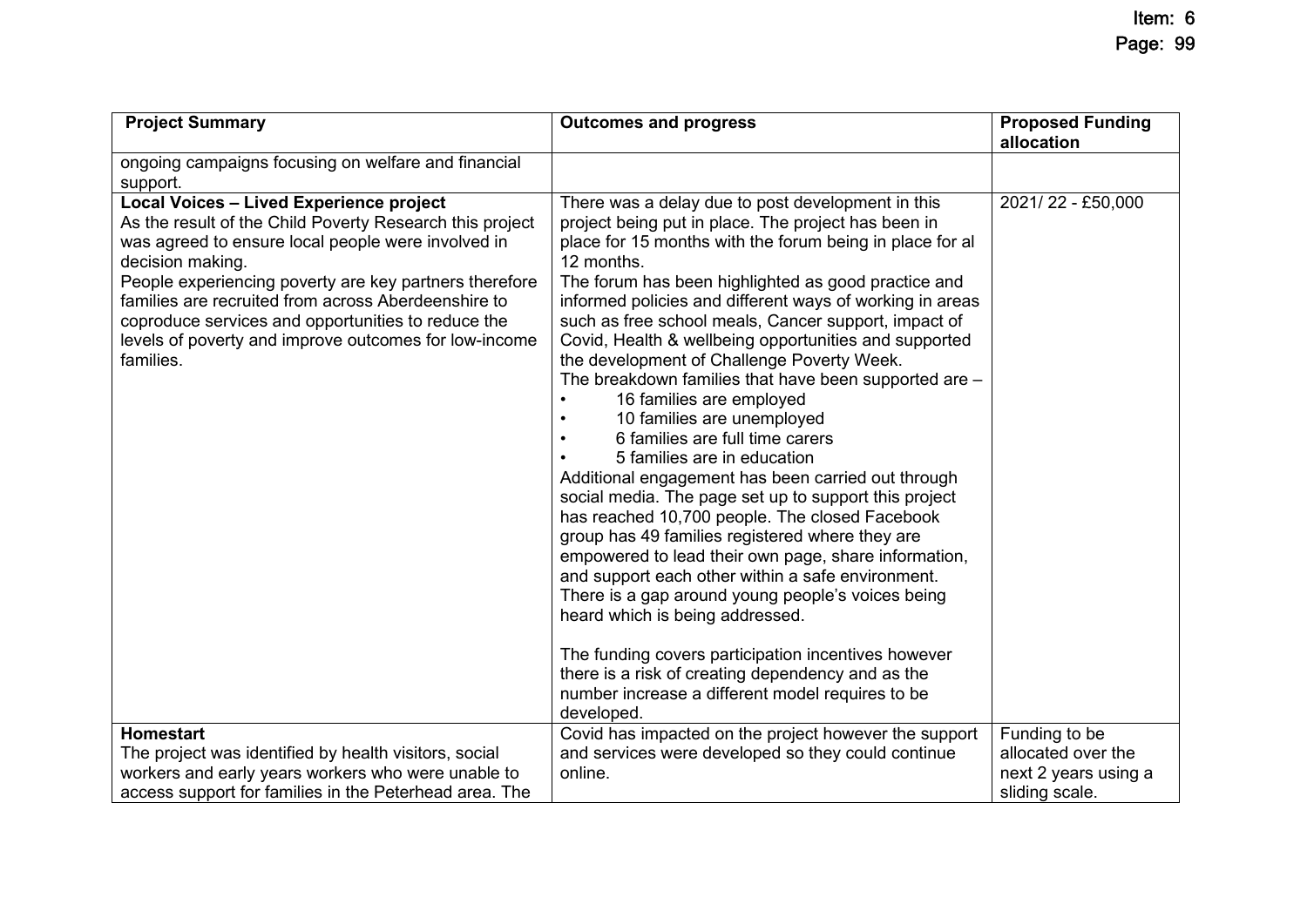| <b>Project Summary</b>                                                                                                                                                                                                                                                                                                                | <b>Outcomes and progress</b>                                                                                                                                                                                                                                                                                                                                                                                                                                                                                                                                                                                                                                                                                                                                                                                         | <b>Proposed Funding</b><br>allocation                                                                              |
|---------------------------------------------------------------------------------------------------------------------------------------------------------------------------------------------------------------------------------------------------------------------------------------------------------------------------------------|----------------------------------------------------------------------------------------------------------------------------------------------------------------------------------------------------------------------------------------------------------------------------------------------------------------------------------------------------------------------------------------------------------------------------------------------------------------------------------------------------------------------------------------------------------------------------------------------------------------------------------------------------------------------------------------------------------------------------------------------------------------------------------------------------------------------|--------------------------------------------------------------------------------------------------------------------|
| project was set up to build capacity within the Buchan<br>area ensuring Home Start North East could support<br>families within the Peterhead and surrounding areas                                                                                                                                                                    | Over the time of the project 90 families have been<br>supported to reduce isolation. During the pandemic<br>weekly phone calls from volunteers and the staff member<br>which provided families with a lifeline to keep them<br>feeling more connected and able to cope as a family unit.<br>An additional 31 families have been given intensive<br>support from the staff member, using social media,<br>phone calls, texts.<br>120 educational activity packs have been developed and<br>handed out to families using doorstep visits.<br>22 additional volunteers have been trained and matched<br>with families in the Peterhead area.<br>130 families have been supported through group work,<br>which has made people feel more connected to their<br>local community and better able to cope as a family unit. | Additional funding to<br>be identified ensuring<br>sustainable services.<br>2021/22 - £30,000<br>2022/23 - £25,000 |
| <b>Aberdeenshire Sailing Trust</b><br>To deliver a Summer holiday programme targeting<br>children from New Pitsligo and Buchanhaven Primary<br>Schools. The programme aimed to increase the<br>children's confidence, support low-income families to<br>decrease household costs and improve employability<br>throughout this period. | The summer programme for 2020 was affected by<br>Covid therefore only 50% of the project could be<br>delivered. The young people from New Pitsligo were<br>still able to take part in the project and families that had<br>been most effected from the impact of Covid were able<br>to get some positive experience through the<br>programme.<br>The funding will cover a summer in 2021 which will be<br>targeted at Buchanhaven Primary.<br>Direct payment of Free School meals to low-income<br>families have reduced holiday hunger however the<br>opportunity for children & young people to develop skills<br>and families having a safe place for children to be while<br>they are at work are also important aspects of this<br>project.                                                                     | 2021/22 - £8,190                                                                                                   |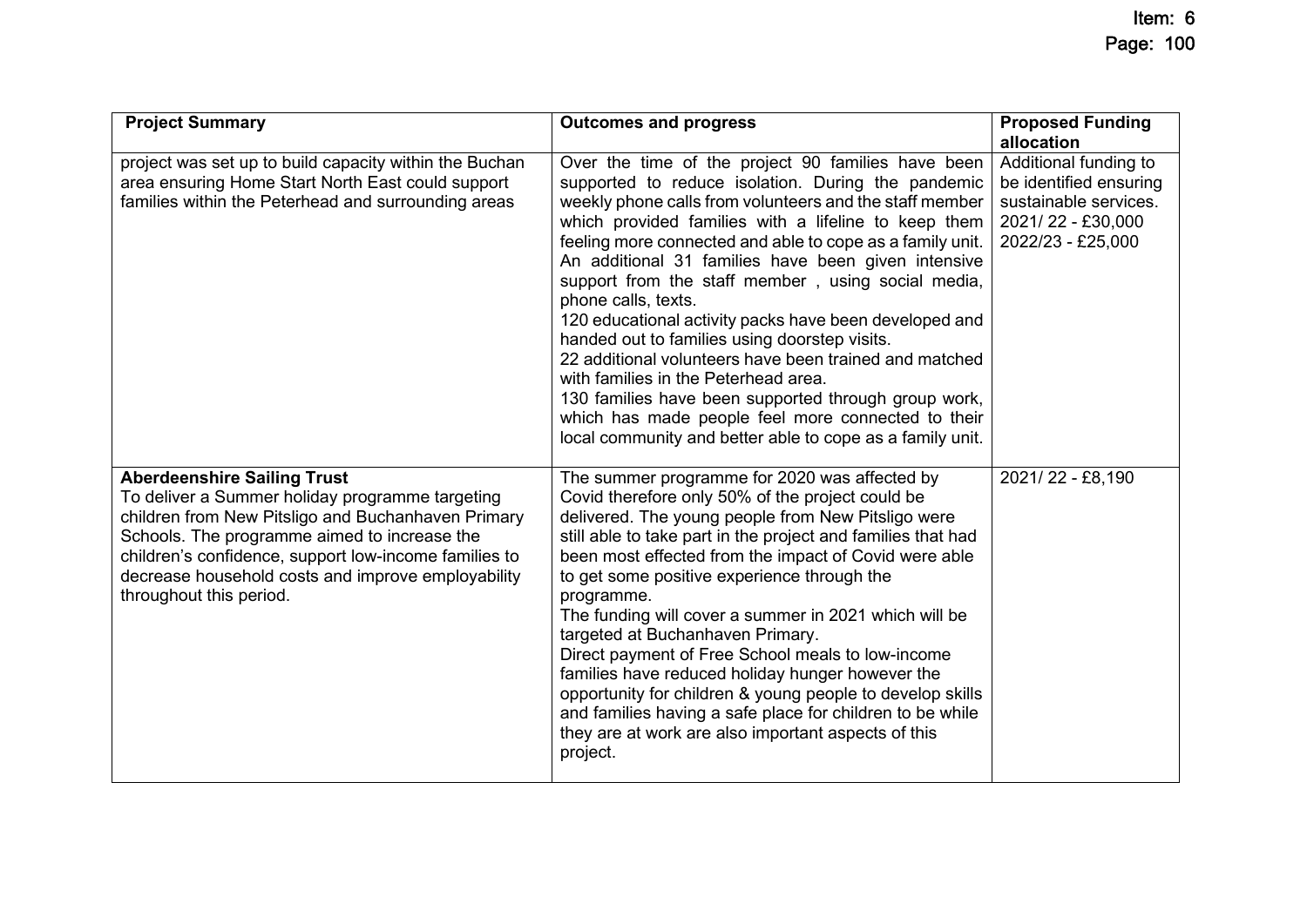| <b>Project Summary</b>                                                                                                                                                                                                                                                                                                                                                                                                                                                                                                                                                                   | <b>Outcomes and progress</b>                                                                                                                                                                                                                                                                                                                                                                                                                                                                                                                                                                                                                                                                                                                                                                                                                    | <b>Proposed Funding</b><br>allocation                                                                           |
|------------------------------------------------------------------------------------------------------------------------------------------------------------------------------------------------------------------------------------------------------------------------------------------------------------------------------------------------------------------------------------------------------------------------------------------------------------------------------------------------------------------------------------------------------------------------------------------|-------------------------------------------------------------------------------------------------------------------------------------------------------------------------------------------------------------------------------------------------------------------------------------------------------------------------------------------------------------------------------------------------------------------------------------------------------------------------------------------------------------------------------------------------------------------------------------------------------------------------------------------------------------------------------------------------------------------------------------------------------------------------------------------------------------------------------------------------|-----------------------------------------------------------------------------------------------------------------|
| <b>Garioch Community Kitchen</b><br>Eat Well for Less Parent & Child Cooking program<br>Increase confidence preparing healthy meals from<br>scratch, to increase confidence following recipes and to<br>improve diet. The programme will be delivered in Ellon,<br>Insch, Peterhead, Turriff, Kemnay and Oldmeldrum.<br>Young people's project.<br>Provide hands on cooking experience and informal<br>lessons, with attendees gaining confidence and<br>knowledge in food preparation, cooking skills, food<br>hygiene, meal planning, budgeting, and transferable<br>workplace skills. | There requires a more strategic approach to holiday<br>programmes across Aberdeenshire. Local funding<br>streams could be utilised in the future to deliver<br>programmes of this nature.<br>Nationally there is a focus on holiday programmes<br>therefore future funding may be allocated through any<br>additional funding streams,<br>During the pandemic it was agreed to use the funding<br>to support food boxes which were delivered to 111 new<br>families. These boxes continued so families could take<br>part in online weekly chats and courses to encourage<br>families to, prepare low cost healthy meals, gain skills<br>and reduce waste.<br>1547 food parcels were delivered to households which<br>fed 268 children.<br>The project continues to deliver online courses with 116<br>participants which includes 73 children. | 2021 /22 - £20,000                                                                                              |
| <b>Financial Inclusion</b>                                                                                                                                                                                                                                                                                                                                                                                                                                                                                                                                                               |                                                                                                                                                                                                                                                                                                                                                                                                                                                                                                                                                                                                                                                                                                                                                                                                                                                 |                                                                                                                 |
| <b>Peoples First</b><br>Provide free, confidential, impartial information, advice<br>and a tribunal representation service for adults with<br>complex needs.                                                                                                                                                                                                                                                                                                                                                                                                                             | The funding covers a welfare rights post that has<br>developed into a specialist key worker for adults with<br>learning disabilities. There had been a gap in service<br>which has resulted in adults with complex needs not<br>being able to access the relevant information & Advice<br>services which resulted in them not being able to be<br>financially independent. This project was developed to<br>ensure this client group could access a range of<br>relevant services including information & advice                                                                                                                                                                                                                                                                                                                                | Funding to cover 9<br>months, to allow the<br>exploration of a joint<br>funding package.<br>2021/2022 - £15,750 |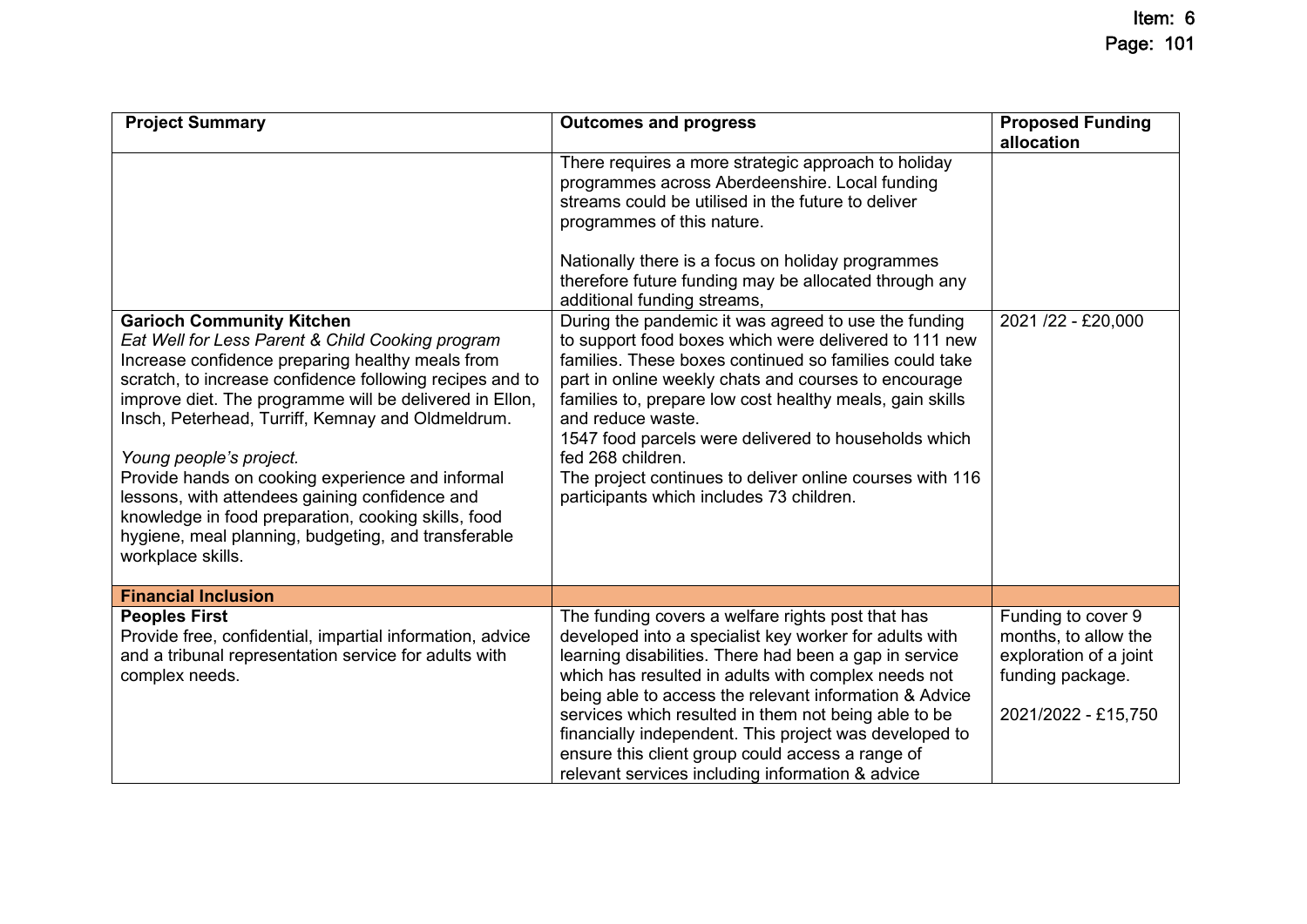| <b>Project Summary</b>                                                                                                                                                                                                                                                                                                                                                     | <b>Outcomes and progress</b>                                                                                                                                                                                                                                                                                                                                                                                                        | <b>Proposed Funding</b><br>allocation |
|----------------------------------------------------------------------------------------------------------------------------------------------------------------------------------------------------------------------------------------------------------------------------------------------------------------------------------------------------------------------------|-------------------------------------------------------------------------------------------------------------------------------------------------------------------------------------------------------------------------------------------------------------------------------------------------------------------------------------------------------------------------------------------------------------------------------------|---------------------------------------|
|                                                                                                                                                                                                                                                                                                                                                                            | resulting in clients feeling empowered reducing<br>dependency and improving health & wellbeing.<br>Covid has impacted on the service and clients are<br>looking for more intense support therefore 26 clients<br>have been supported through 2020.<br>Client Financial Gain is -£25,480                                                                                                                                             |                                       |
| <b>Kincardine &amp; Mearns CAB</b><br>Partnership project with Homestart Kincardine which<br>will support families who are struggling to manage the<br>household budget, ensuring they can access the<br>support required to achieve a positive outcome for their<br>family.                                                                                               | This project was to ensure families with preschool<br>children were given access to financial support &<br>information at a time where their circumstances<br>changed.<br>This project has improved local partnerships and<br>ensure integrated services and an increase in benefit<br>up take including the Best Start grants.<br>The services have changed to phone and digital<br>support which 62 families have benefited from. | 2021/2022 - £13,585                   |
| <b>Employablity &amp; Digital Inclusion</b>                                                                                                                                                                                                                                                                                                                                |                                                                                                                                                                                                                                                                                                                                                                                                                                     |                                       |
| <b>Barnardo's Works</b><br>The project targets $16 - 25$ year olds from Huntly,<br>Aberchirder and the surrounding areas, providing<br>support to build employability capacity through a<br>mixture of 1-2-1 support to individuals, group work and<br>provide some structured employer engagement                                                                         | This project has supported 27 young people have been<br>supported online to improve their employability. Digital<br>inclusion has been an issue therefore 10 digital kits<br>have been secured to ensure the young people can<br>continue their participation in their programmes<br>including virtual placements,                                                                                                                  | 2021/2022 - £26,900                   |
| Huntly Community Hub - Gordon Rural Action<br>The project is to develop a resource hub in Huntly<br>which will support partners and those living in the area<br>to increase access to services and support especially<br>digital.<br>As part of the project a partnership with Gordon School<br>is to be developed to enhance financial education for<br>secondary pupils. | The start of this project has been furthered delayed due<br>to the pandemic therefore no outcomes has been<br>achieved.<br>Partners who were to deliver services have moved their<br>programmes online.<br>Aberdeenshire North Foodbank continue to use the hub<br>for a storage and session.                                                                                                                                       | 2021/2022 - £22,180                   |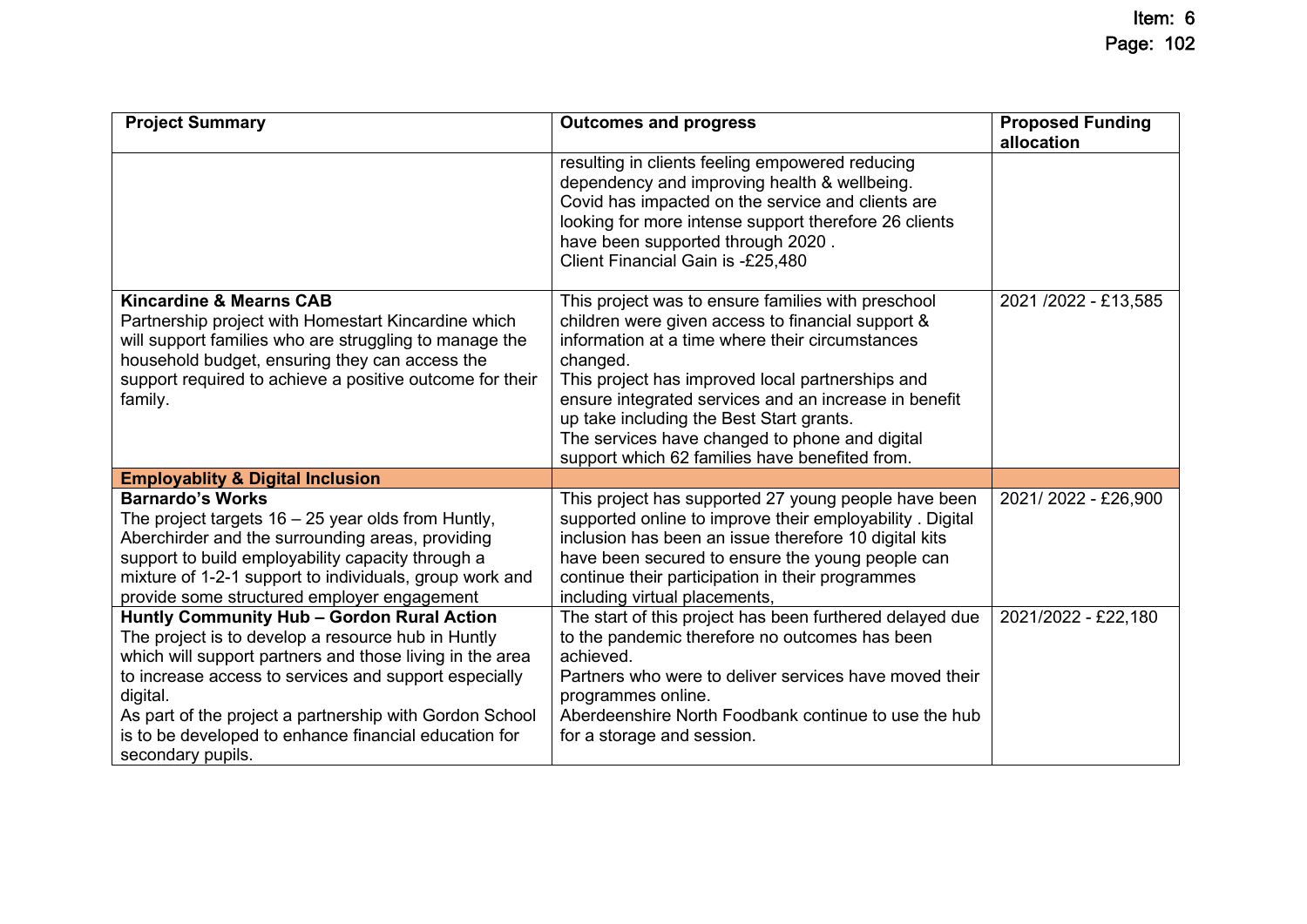| <b>Project Summary</b>                                                                                                                                                                                                                                                                                                                                                                                                                                                                                                                                                                                                                                                                            | <b>Outcomes and progress</b>                                                                                                                                                                                                                                                                                                                                                                                                                                                                                                                                                                                                                                                                                                                                                                                                                                                                    | <b>Proposed Funding</b>                                                                  |
|---------------------------------------------------------------------------------------------------------------------------------------------------------------------------------------------------------------------------------------------------------------------------------------------------------------------------------------------------------------------------------------------------------------------------------------------------------------------------------------------------------------------------------------------------------------------------------------------------------------------------------------------------------------------------------------------------|-------------------------------------------------------------------------------------------------------------------------------------------------------------------------------------------------------------------------------------------------------------------------------------------------------------------------------------------------------------------------------------------------------------------------------------------------------------------------------------------------------------------------------------------------------------------------------------------------------------------------------------------------------------------------------------------------------------------------------------------------------------------------------------------------------------------------------------------------------------------------------------------------|------------------------------------------------------------------------------------------|
| Peterhead & Fraserburgh Community Hub -<br><b>Aberdeen Foyer</b><br>His project was identified through a commissioned<br>piece of work to increase access to services and<br>opportunities especially for those in work.<br>To develop a community based out of hours service<br>with Peterhead and Fraserburgh that will improve<br>outcomes for those on low income who are<br>experiencing inequalities in relation to accessing<br>services and support when required.                                                                                                                                                                                                                        | Aberdeen Foyer is the lead partner in developing the<br>Community Hubs. Due to the pandemic the Community<br>Hubs are now delivered online.<br>The number of clients that have been supported since<br>the start of the project in March 2020 has been 565.<br>The funding has supported employability activities,<br>increased digital access, delivered income<br>maximisation services, supported health & well being<br>and supported people who have been furloughed.<br>The project has also delivered online training sessions<br>to housing, criminal justice and partnership teams.                                                                                                                                                                                                                                                                                                    | allocation<br>2021/2022 - £83,874                                                        |
| <b>Health &amp; Wellbeing</b>                                                                                                                                                                                                                                                                                                                                                                                                                                                                                                                                                                                                                                                                     |                                                                                                                                                                                                                                                                                                                                                                                                                                                                                                                                                                                                                                                                                                                                                                                                                                                                                                 |                                                                                          |
| <b>Quarriers</b><br>To support two full time Epilepsy Fieldworkers to help<br>people living with epilepsy avoid, or move out, of<br>poverty through improving and sustaining employability.<br>The risk of poverty is significant among people with<br>epilepsy and their carers. Those living with epilepsy can<br>find themselves made redundant by their employer.<br>Others trying to enter the paid jobs market can encounter<br>stigma with employers reluctant to offer them jobs.<br>Those caring for people with epilepsy can also find it hard<br>to balance their caring role with paid employment. Some<br>have had to give up paid employment placing pressure<br>on family budgets. | Support includes one-to-one, family and group support,<br>with a focus on people with epilepsy and their carers<br>where a new diagnosis has been made, the condition is<br>difficult to control, other conditions and support needs<br>are present, and times are challenging. Where children<br>are concerned, support will be provided primarily to<br>their carers, and via training of others involved in<br>supporting them. Fieldworkers will be able to respond<br>rapidly to emerging needs, give intensive support for as<br>long as needed and ensure sustainability by following<br>up long-term.<br>Covid has affected service delivery across<br>Aberdeenshire however the service has supported 115<br>people living with epilepsy in Aberdeenshire during the<br>pandemic. The areas of support have been digital<br>inclusion, wellbeing activities, information and advice on | Funding to cover 6<br>months to explore a<br>joint funding package.<br>2021/22 - £14,652 |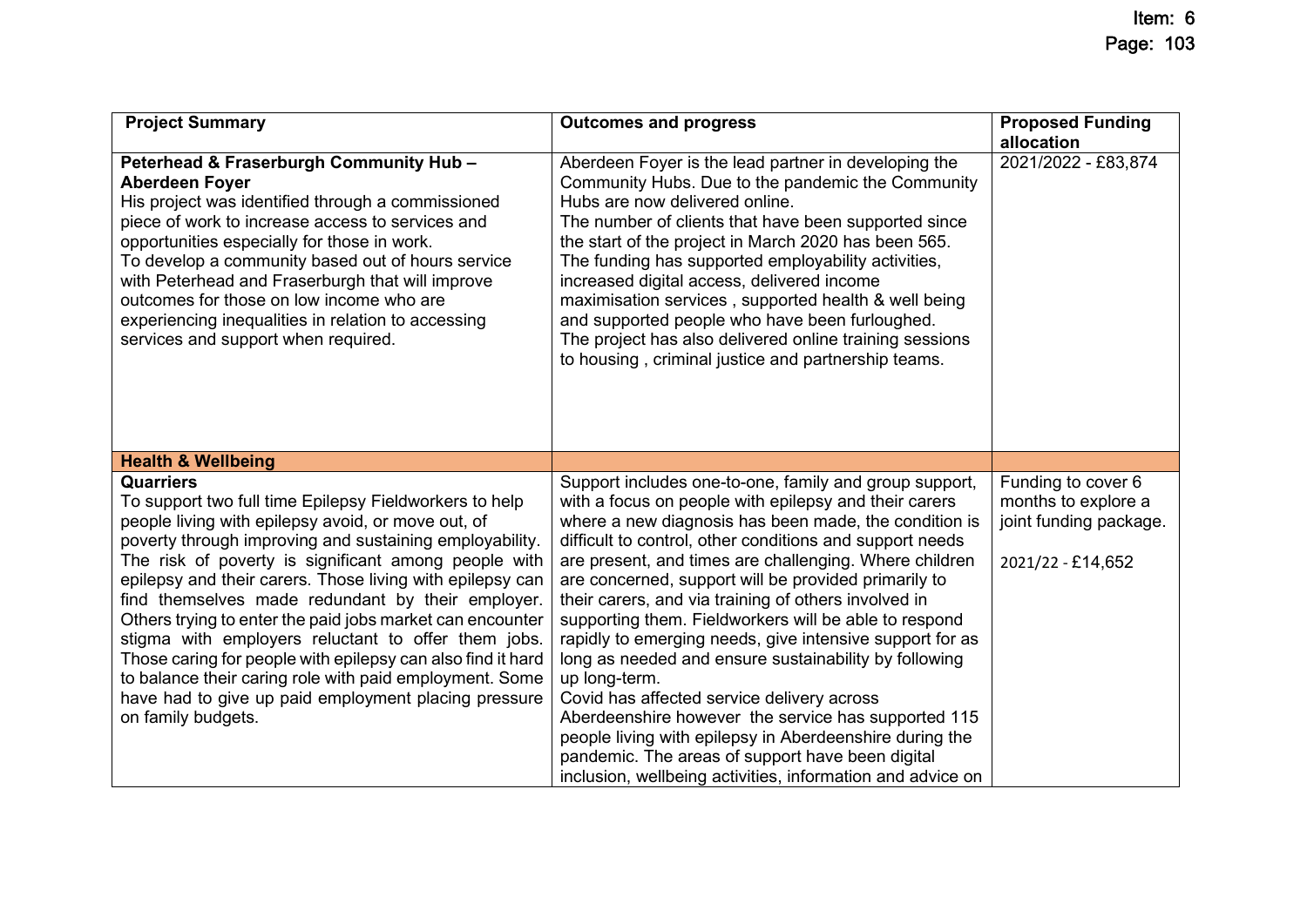| <b>Project Summary</b>                                                                                                                                                                                                                                                                                                    | <b>Outcomes and progress</b>                                                                                                                                                                                                                                                                                                                                                                                                                                                                                                                                                                                                                    | <b>Proposed Funding</b><br>allocation                                                        |
|---------------------------------------------------------------------------------------------------------------------------------------------------------------------------------------------------------------------------------------------------------------------------------------------------------------------------|-------------------------------------------------------------------------------------------------------------------------------------------------------------------------------------------------------------------------------------------------------------------------------------------------------------------------------------------------------------------------------------------------------------------------------------------------------------------------------------------------------------------------------------------------------------------------------------------------------------------------------------------------|----------------------------------------------------------------------------------------------|
|                                                                                                                                                                                                                                                                                                                           | their epilepsy, welfare benefits, housing, employment,<br>mental health, medication, and NHS appointments.                                                                                                                                                                                                                                                                                                                                                                                                                                                                                                                                      |                                                                                              |
| <b>Aberdeenshire North Foodbank</b><br>The funding was allocated to build capacity and open a<br>Foodbank within the Fraserburgh area.                                                                                                                                                                                    | Compared to 2019 we have seen a 43% increase<br>across the whole service area with the equivalent of<br>7467 food parcels provided to people. Increase of 54%<br>provided to children, with parcels provided to 2555<br>children and increase of 38% for adults with 4912<br>parcels provided.<br>Moved to back deliveries given the new C19 variant.<br>The Fraserburgh development has also secured<br>additional funding from Asda to deliver financial<br>inclusion support. A partnership has been developed<br>with Aberdeen Foyer who will deliver financial<br>information & support to clients in Fraserburgh,<br>Peterhead and Ellon. | 2021 / 22 - £12,100                                                                          |
| <b>Buchan Dial a Community Bus</b><br>To develop a bespoke transport service, timetabled to<br>meet the needs of the users and the service providers,<br>during weekdays and at weekends. This project has<br>been developed to ensure those in the rural areas can<br>access services, opportunities, and employability. | Limited outcome due to Covid but they have bought a<br>new bus and are looking to deliver the project within<br>2021.                                                                                                                                                                                                                                                                                                                                                                                                                                                                                                                           | 2021/2022 - £35,436                                                                          |
| <b>Information &amp; Advice framework</b><br>This framework was put in place to increase access to<br>information & advice services through a community-<br>based contract led by Kincardine & Mearns CAB and<br>specialist staff hosted within GP surgeries                                                              | The pandemic has affected the outcomes of this<br>framework however clients are contacting the services<br>more quickly resulting in positive outcomes earlier. A<br>free phone number and online services have been<br>developed throughout 2020.<br>European Social Fund has been secured to increase<br>specialist workers who will be hosted within                                                                                                                                                                                                                                                                                         | $2021/22 -$<br>CAB contract -<br>£400,00<br>Specialist staff -<br>£149,000<br>Total £549,000 |